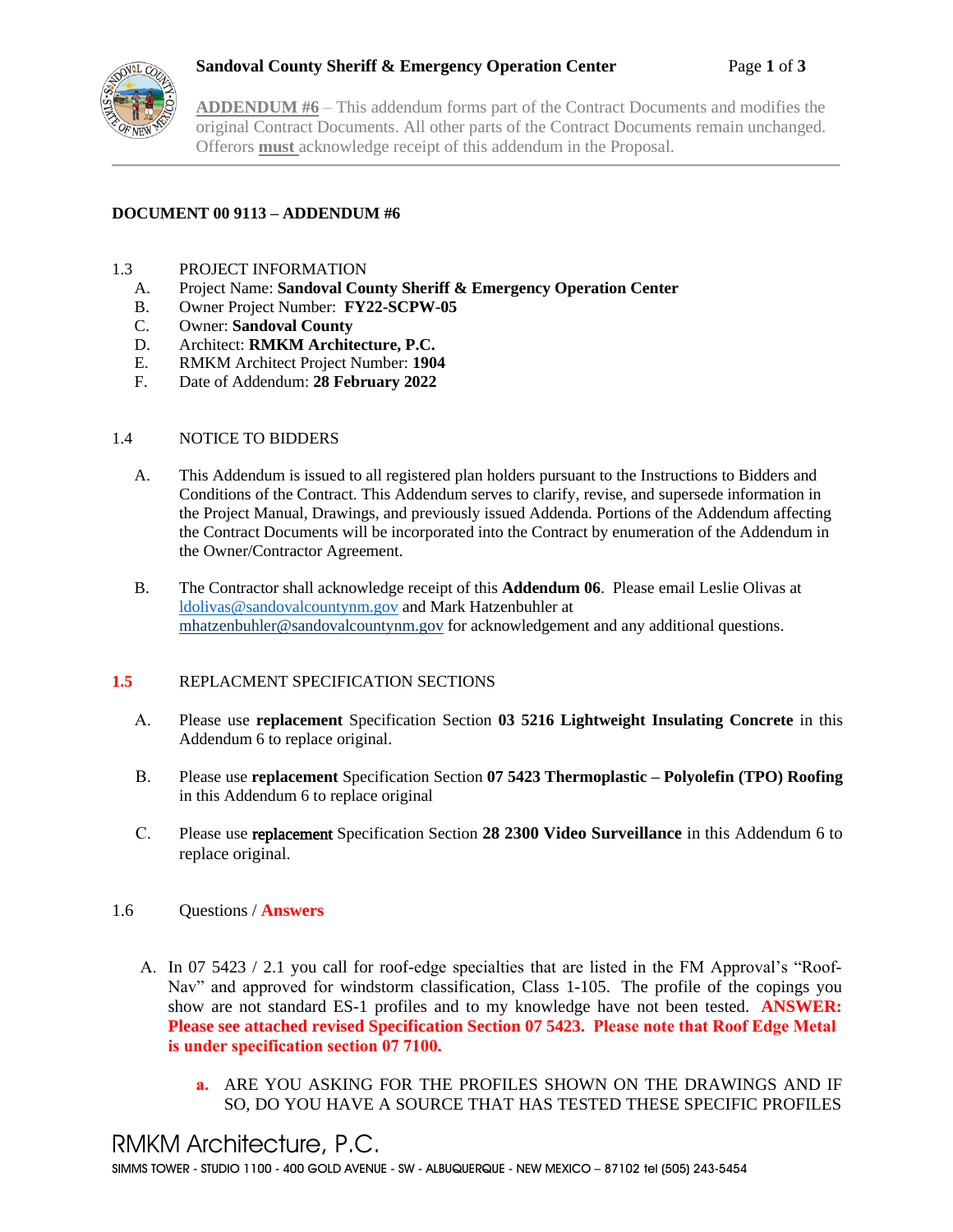

**ADDENDUM #6** – This addendum forms part of the Contract Documents and modifies the original Contract Documents. All other parts of the Contract Documents remain unchanged. Offerors **must** acknowledge receipt of this addendum in the Proposal.

AND ASSEMBLIES? **ANSWER: All edge securement products specified must comply with Section 1504.5 of the IBC, and each edge securement product must be tested for resistance in accordance with test methods RE-1, RE-2 and RE-3 of ANSI/SPRI ES-1, and per SPRI recommendations the testing must be conducted for each fabricator that produces the product. To provide for building code compliance of shop-fabricated edge metal flashings, the National Roof Contractors Association (NRCA) has conducted extensive testing using ES-1 of various edge metal flashing profiles that have been published for use by a metal fabricator. The metal fabrication shop awarded the contract for Section 077100 Roof Specialties shall procure certification and testing for each non-traditional profile that does not conform to any of the NRCA Roofing Manuals UL ES-1 Tested Assemblies for Shop-fabricated Edge Metal. Testing shall be performed at an ES Testing Service lab such as National ES Testing Services, INC · 382 Penwood Trail, PO Box 485, Dacula, GA 30019, telephone (404) 620-3153, or similar. Testing services costs are typically \$2500.00 per test and costs for code approval ES-1 certification must be included in the bid price for shop fabricated metal under Section 077100. Profiles shown in technical detail 16/A-503 and detail 19/A-503 of the bid document set using TPO coated metal shall be installed at minimum in conformance with NRCA Roofing Manual Construction Detail EE-3 UL-28 using embedded edge fascia securement type A and two rows hot dipped galvanized steel roof nails at the roof deck flange that shall be spaced 3-inches on center staggered 1/2-inch. These profiles may require ES-1 testing for local shop fabrication.**

- B. In 07 5423 / 2.5 you call out Substrate Board, polyiso insulation, tapered insulation and Gyp Cover Board. Your plans call for TPO membrane adhered directly to aggregate Lightweight Concrete?
	- a. PLEASE CLARIFY THE ROOF ASSEMBLY **ANSWER: New roof system shall be TPO or PVC single ply membrane fully adhered to new LWIC substrate, see revised Specification Section 07 5423.**
- C. 03 5216 / CAST IN PLACE PERLITE LIGHTWEIGHT CONCRETE you are calling for the TPO roof membrane to be adhered directly to the Lightweight Concrete. Normally we adhere to Cell-Core Lightweight which is an air entrained product, not perlite aggregate. To adhere to perlite aggregate, you would need 225 PSI product. You are specifying 125PSI. That would be fine for Cell-Core, but not for the aggregate product. The manufacturer would have to conduct pull tests to confirm adhesion. If the testing fails, we could have serious issues.
	- a. CAN YOU CHANGE THIS TO AIR ENTRAINED PRODUCT CELL-CORE OR EQUAL? **ANSWER: Please refer to Replacement Section 035216 Lightweight Insulating Concrete perlite aggregate with new Section 035216 cellular lightweight insulating concrete. Lightweight perlite aggregate will not be acceptable for a roof substrate.**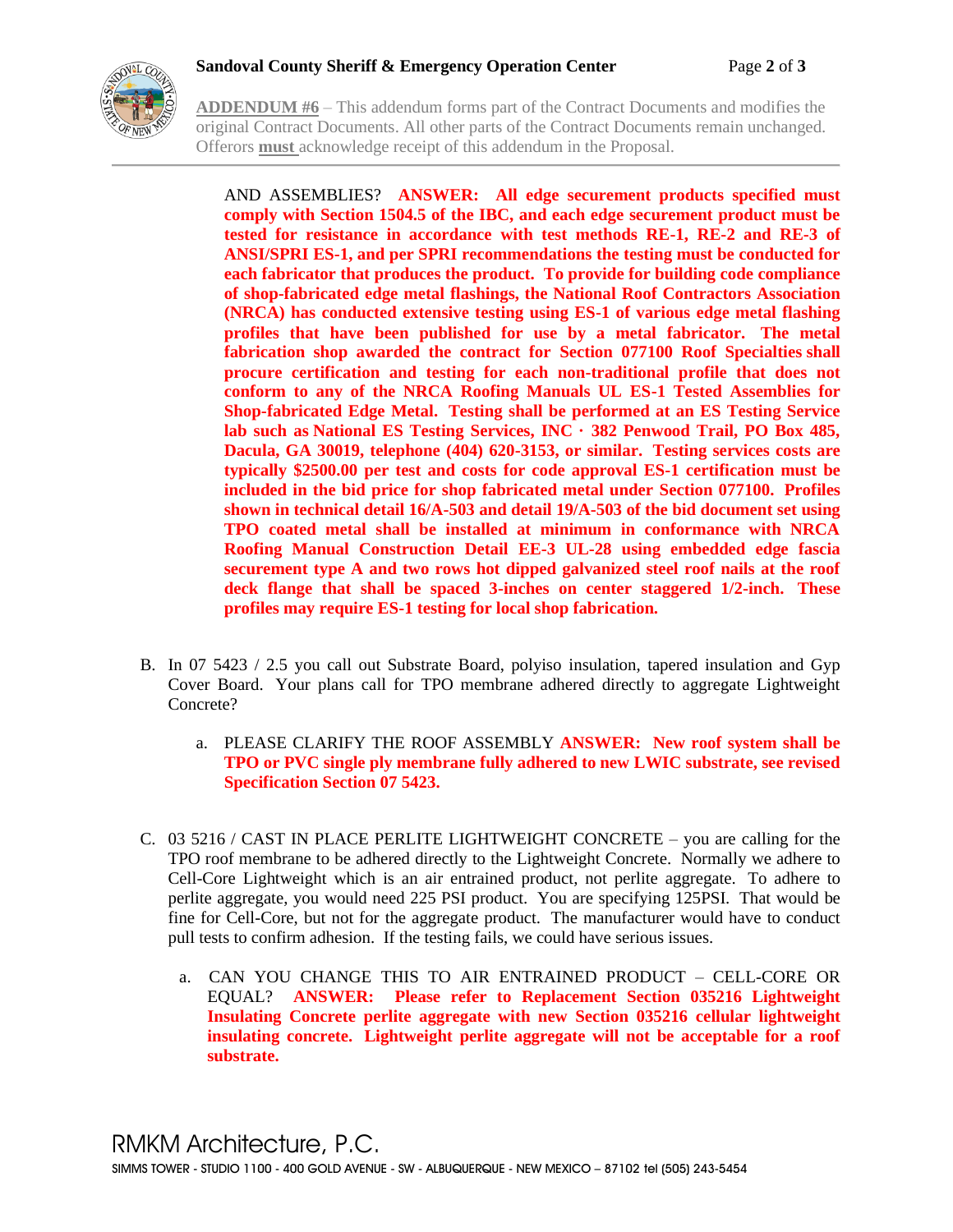

**ADDENDUM #6** – This addendum forms part of the Contract Documents and modifies the original Contract Documents. All other parts of the Contract Documents remain unchanged. Offerors **must** acknowledge receipt of this addendum in the Proposal.

- D. There is a lot of confusion with the special systems contractors regarding the Video Surveillance.
	- a. The Video Surveillance Specifications 282300 indicate that an "Allowance" contractor will provide a turn-key system. The prints state the cameras are CFCI. Is there an allowance contractor for Video Surveillance? **ANSWER: All references to security cameras on T-101 and T-102 on all keynotes calling for cameras are CFCI. Please see attached updated specification 28 2300.**

**END OF ADDENDUM 06**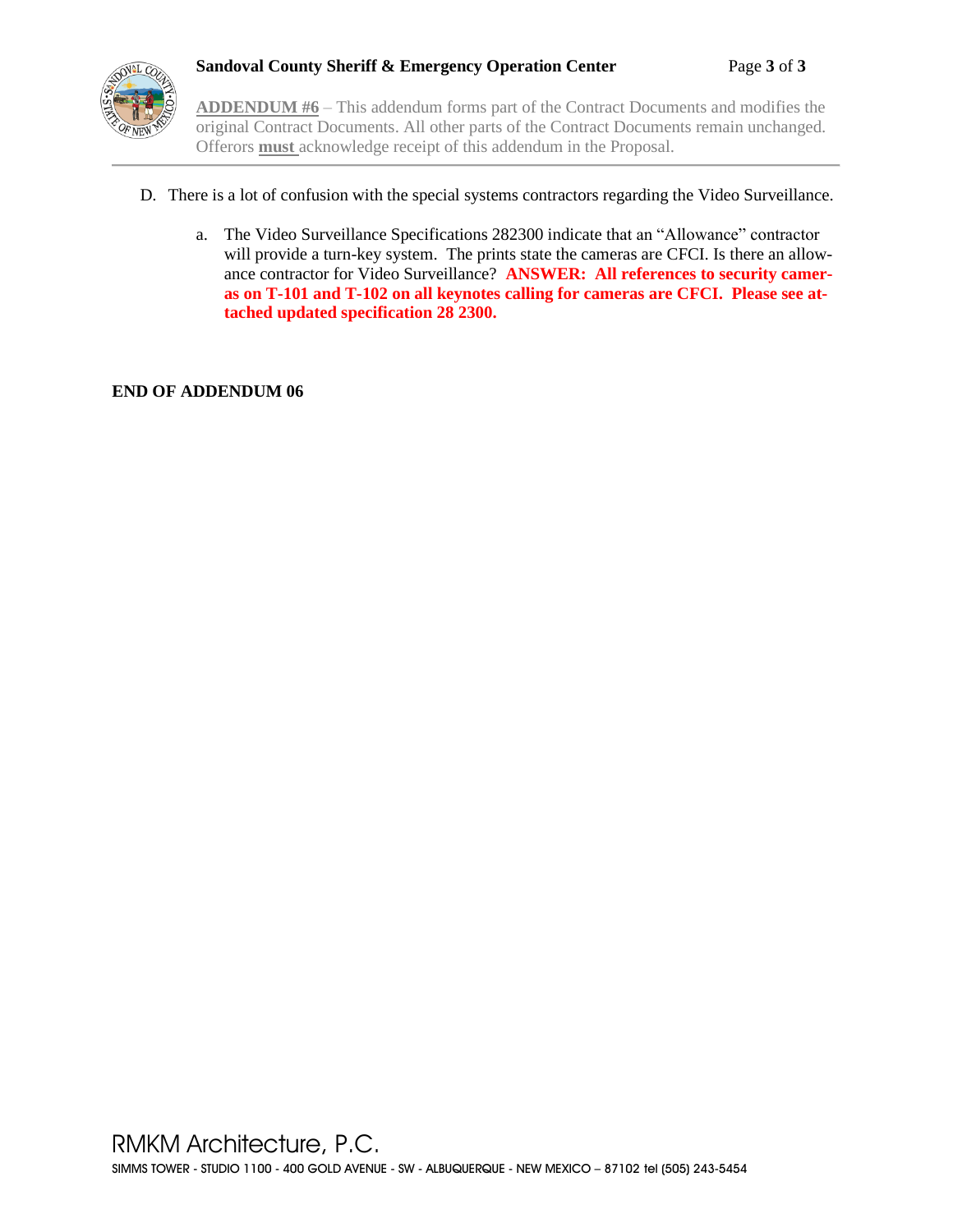# **SECTION 03 5216 - LIGHTWEIGHT INSULATING CONCRETE**

### PART 1 - GENERAL

#### 1.1 RELATED DOCUMENTS

A. Drawings and general provisions of the Contract, including General and Supplemental Conditions and Division 01 Specification Sections, apply to this Section.

#### 1.2 SUMMARY

#### A. Section Includes:

- 1. Cast-in-place cellular foam lightweight insulating concrete.
- 2. Sealing of metal decking joints and penetrations to prevent water leakage from above and air/moisture intrusion from below.
- B. Related Requirements:
	- 1. Section 03 3000 "Cast-in-Place Concrete" for requirements for normal-weight concrete including concrete materials and mixes.
	- 2. Section 05 3100 "Steel Deck" for steel deck closures at deck terminations.

#### 1.3 PREINSTALLATION MEETINGS

A. Preinstallation Conference: Conduct conference at Project site.

#### 1.4 ACTION SUBMITTALS

- A. Product Data: For each type of product.
- B. Shop Drawings: For lightweight insulating concrete.
	- 1. Include plans, sections, and details showing roof slopes, thicknesses, and embedded insulation board.
	- 2. Indicate locations of penetrations, perimeter terminations and curbs, control and expansion joints, and drains.
	- 3. Indicate details for sealing of all side and end lap joints, penetrations and terminations of metal decking to prevent water leakage from above and air/moisture intrusion from below metal decking.
- C. Design Mixtures: For each lightweight insulating concrete mixture.

#### 1.5 INFORMATIONAL SUBMITTALS

- A. Qualification Data: For Installer and testing agency.
- B. Product Certificates: For the following:

#### LIGHTWEIGHT INSULATING CONCRETE 03 5216 - 1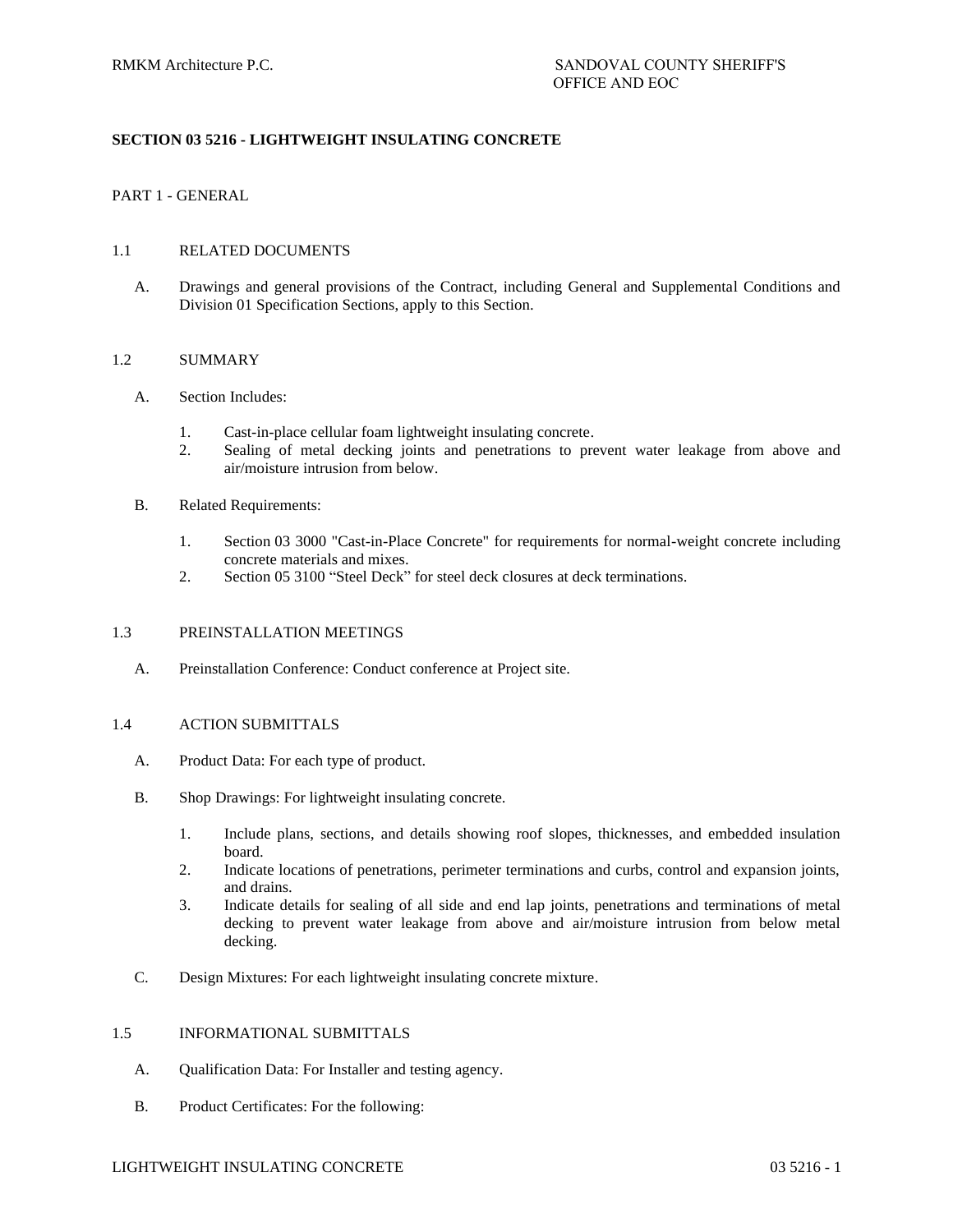- 1. Cementitious materials.
- 2. Lightweight aggregates.
- 3. Foaming agents.
- 4. Admixtures.
- 5. Molded-polystyrene insulation board.
- C. Evaluation Reports: For lightweight insulating concrete, from ICC-ES.
- D. Field quality-control reports.

# 1.6 OUALITY ASSURANCE

- A. Installer Qualifications: An entity that employs installers and supervisors who are trained and approved by manufacturer.
- B. NRDCA Installer Qualifications: A firm that has been evaluated by UL and found to comply with requirements of NRDCA's Lightweight Insulating Concrete Roof Deck Contractors Accreditation Program.
- C. Testing Agency Qualifications: Qualified according to ASTM C1077 and ASTM E329 for testing indicated.

# 1.7 FIELD CONDITIONS

- A. Do not place lightweight insulating concrete unless ambient temperature is at least 40 deg F (4.4 deg C) and rising.
	- 1. When air temperature has fallen or is expected to fall below 40 deg F (4.4 deg C), heat water to a maximum 120 deg F (49 deg C) before mixing so lightweight insulating concrete, at point of placement, reaches a temperature of 50 deg F (10 deg C) minimum and 80 deg F (27 deg C) maximum.
- B. Do not place lightweight insulating concrete during rain or snow or on surfaces covered with standing water, snow, or ice.

# PART 2 - PRODUCTS

# 2.1 PERFORMANCE REQUIREMENTS

- A. Fire-Resistance Ratings: Comply with ASTM E119; testing by a qualified testing agency.
	- 1. Indicate design designations from UL's "Fire Resistance Directory" or from the listings of another qualified testing agency.
- B. FM Global Listing: Lightweight insulating concrete along with other roofing components shall comply with requirements in FM Global 4454 as part of a roof assembly, and shall be listed in FM Global's "RoofNav" for Class 1 or noncombustible construction, as applicable.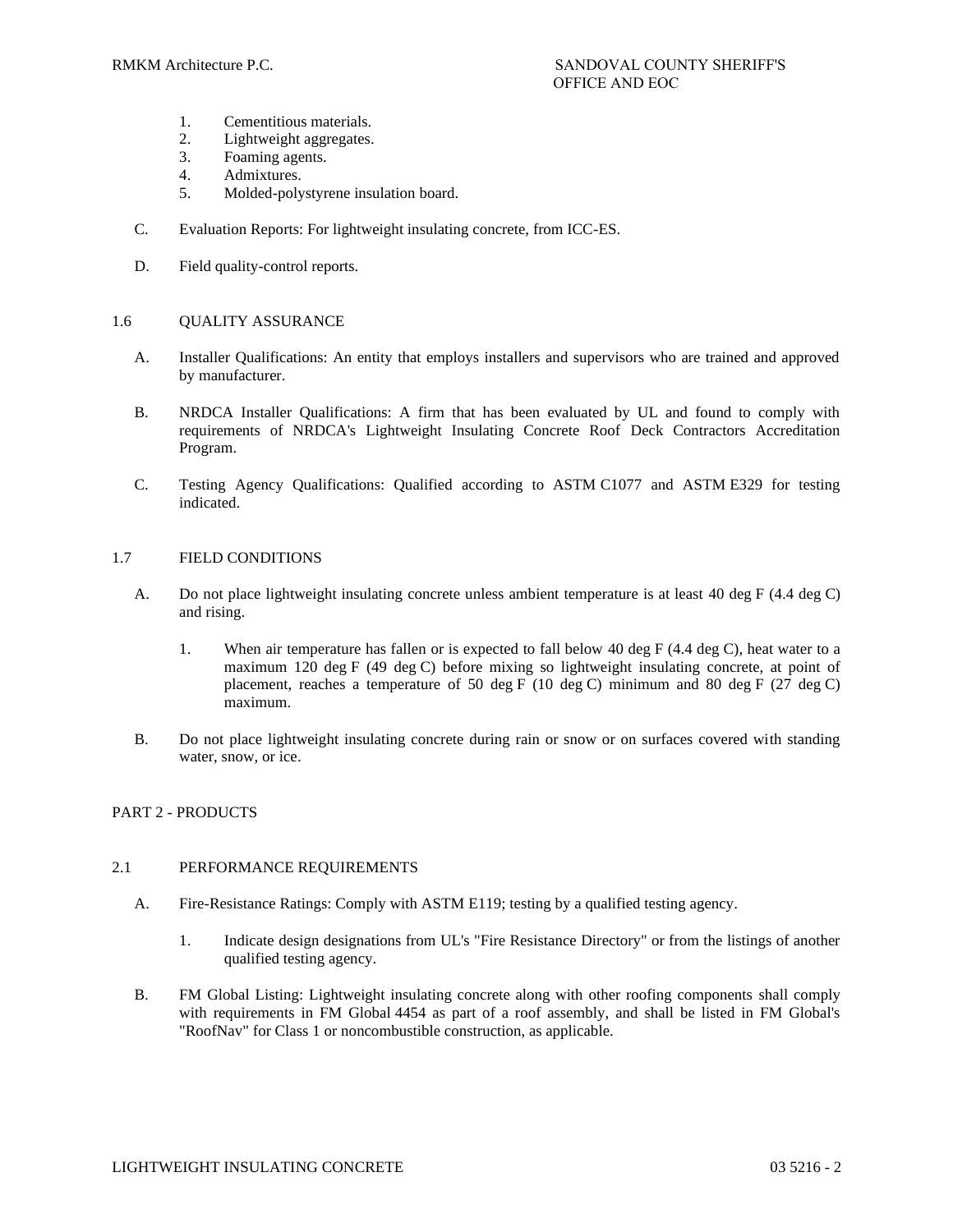# 2.2 CELLULAR LIGHTWEIGHT INSULATING CONCRETE

- A. Produce cellular lightweight insulating concrete with the following minimum physical properties using cementitious materials, air-producing liquid-foaming agents complying with ASTM C869/C869M, and the minimum amount of water necessary to produce a workable mix:
	- 1. Manufacturers:
		- a. Celcore Incorporated.
		- b. Cellular Concrete LLC, Mearlcrete Division.
		- c. Elasizell Corporation of America.
		- d. Lite-Crete Inc.
		- e. Siplast.
	- 2. As-Cast Unit Weight: 34 to 42 lb/cu. ft. (545 to 673 kg/cu. m) at point of placement, when tested according to ASTM C138/C138M.
	- 3. Oven-Dry Unit Weight: 26 to 32 lb/cu. ft. (416 to 513 kg/cu. m), when tested according to ASTM C495.
	- 4. Compressive Strength: Minimum 190 psi (1310 kPa), when tested according to ASTM C495.
	- 5. Density: 22 psf (352 kg).

# 2.3 MATERIALS

- A. Cementitious Material: Portland cement, ASTM C150/C150M, Type I/II. Supplement with fly ash, ASTM C618, Class C or F.]
- B. Water: Clean, potable.
- C. Joint Filler: ASTM C612, Class 2, glass-fiber type; compressing to one-half thickness under a load of 25 psi (172 kPa).
- D. Galvanized Plain-Steel Welded Wire Reinforcement: ASTM A185/A185M, 2 by 2 inches (50 by 50 mm), W0.5 by W0.5, fabricated from galvanized-steel wire into flat sheets.
- E. Molded-Polystyrene Insulation Board: ASTM C578, Type I, 0.90-lb/cu. ft. (14.4-kg/cu. m) minimum density.
	- 1. Provide units with manufacturer's standard keying slots or holes of 3 to 4 percent of board's gross surface area.
- F. Metal Deck Sealant Materials: Provide materials as manufactured by Carlisle Coatings and Waterproofing or comparable materials as approved by Architect in accordance with Section 01 2500 "Substitution Procedures".
	- 1. Penetration Sealant: CCW A-1104 Butyl Sealant.
	- 2. Lap Joint Sealant: CCWLM-800XL Liquid Mastic.
	- 3. Deck Termination Sheet Membrane: CCW MiraDri 860/861 Self-adhering Sheet Membrane.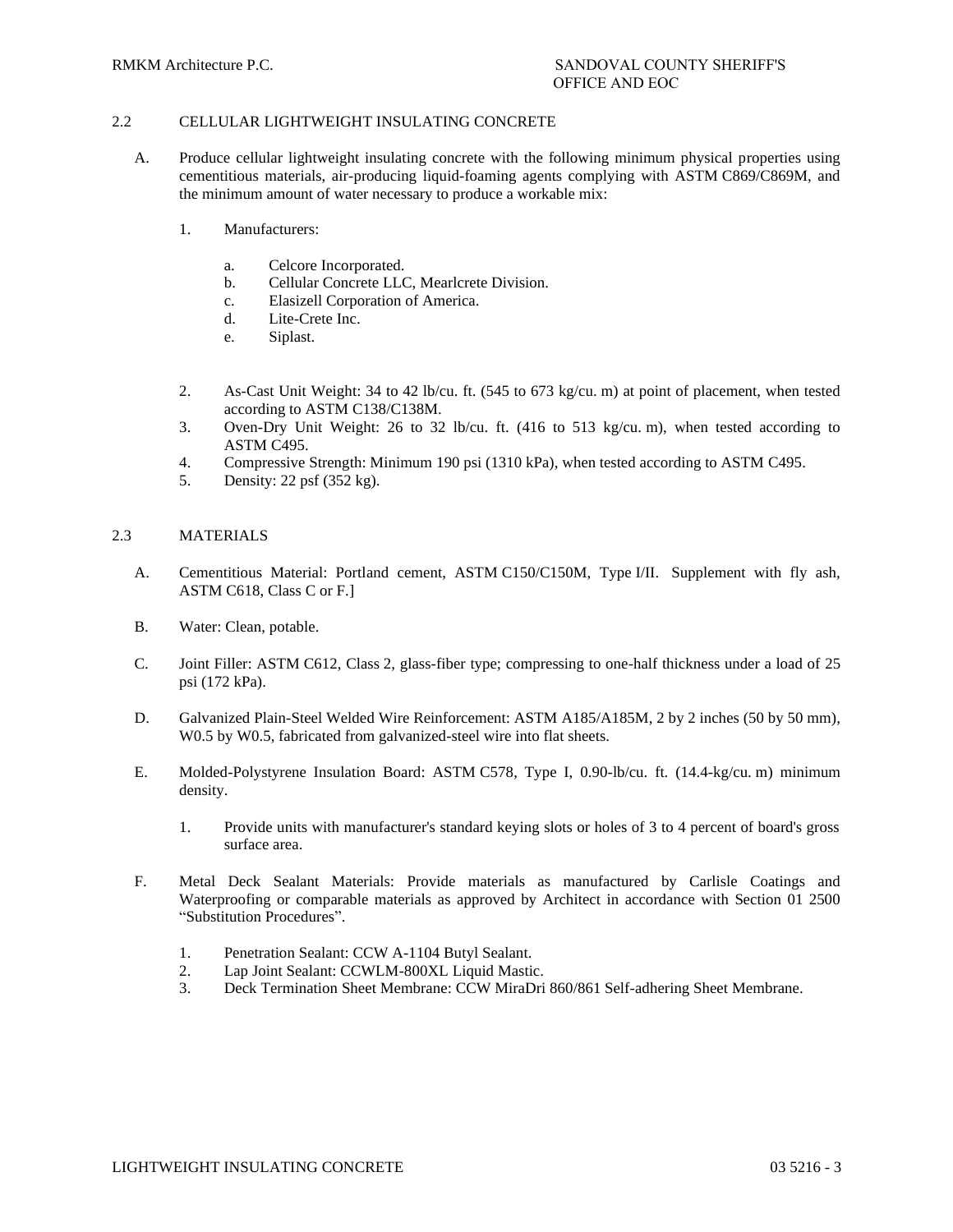### 2.4 DESIGN MIXTURES

- A. Prepare design mixtures for each type and strength of lightweight insulating concrete by laboratory trial batch method or by field-test data method. For trial batch method, use a qualified independent testing agency for preparing and reporting proposed mixture designs.
	- 1. Limit use of fly ash to not exceed 25 percent of portland cement by weight.
- B. Limit water-soluble chloride ions to the maximum percentage by weight of cement or cementitious material permitted by ACI 301 (ACI 301M).

#### PART 3 - EXECUTION

#### 3.1 EXAMINATION

- A. Examine installation of metal deck to assure installation of metal deck closures have been installed on top of metal deck to provide a substrate for the sheet membrane waterproofing.
- B. Assure that metal deck is supported on underside at all penetrations.

#### 3.2 PREPARATION

- A. Control Joints: Install control joints at perimeter of roof deck and at junctures with vertical surfaces, including curbs and walls for full depth of lightweight insulating concrete. Fill control joints with joint filler.
	- 1. Provide 1-inch- (25-mm-) wide control joints for roof dimensions up to 100 feet (30 m) in length; 1-1/2-inch- (38-mm-) wide control joints for roof dimensions exceeding 100 feet (30 m).
- B. Welded Wire Reinforcement: Place steel welded wire reinforcement with longest dimension perpendicular to steel deck ribs. Cut reinforcement to fit around roof openings and projections. Terminate reinforcement at control joints. Lap sides and ends of reinforcement at least 6 inches (150 mm).
- C. Sealing of Penetrations in Metal Deck: Seal all penetrations in metal deck with trowelable sealant and/or gasket sealant material.
- D. Sealing of Lap Joints in Metal Deck: Seal all side and end laps in metal deck with trowelable sealant.
- E. Sealing of Terminations of Metal Deck: Assure that metal deck closure strips have been installed on top of deck, and seal with trowelable sealant to make joint airtight. Install continuous strip of self-adhered sheet membrane extending out horizontally onto top of deck at least 4 inches (102 mm) and vertically against wall or parapet substrate to a minimum of 4 inches (102 mm) above top of lightweight concrete.

#### 3.3 MIXING AND PLACING

- A. Mix and place lightweight insulating concrete according to manufacturer's written instructions, using equipment and procedures to avoid segregation of mixture and loss of air content.
- B. Install insulation board according to lightweight insulating concrete manufacturer's written instructions. Place insulation board in wet, lightweight insulating concrete slurry poured a minimum of 1/8 inch (3 mm) over the structural substrate. Ensure full contact of insulation board with slurry. Stagger joints and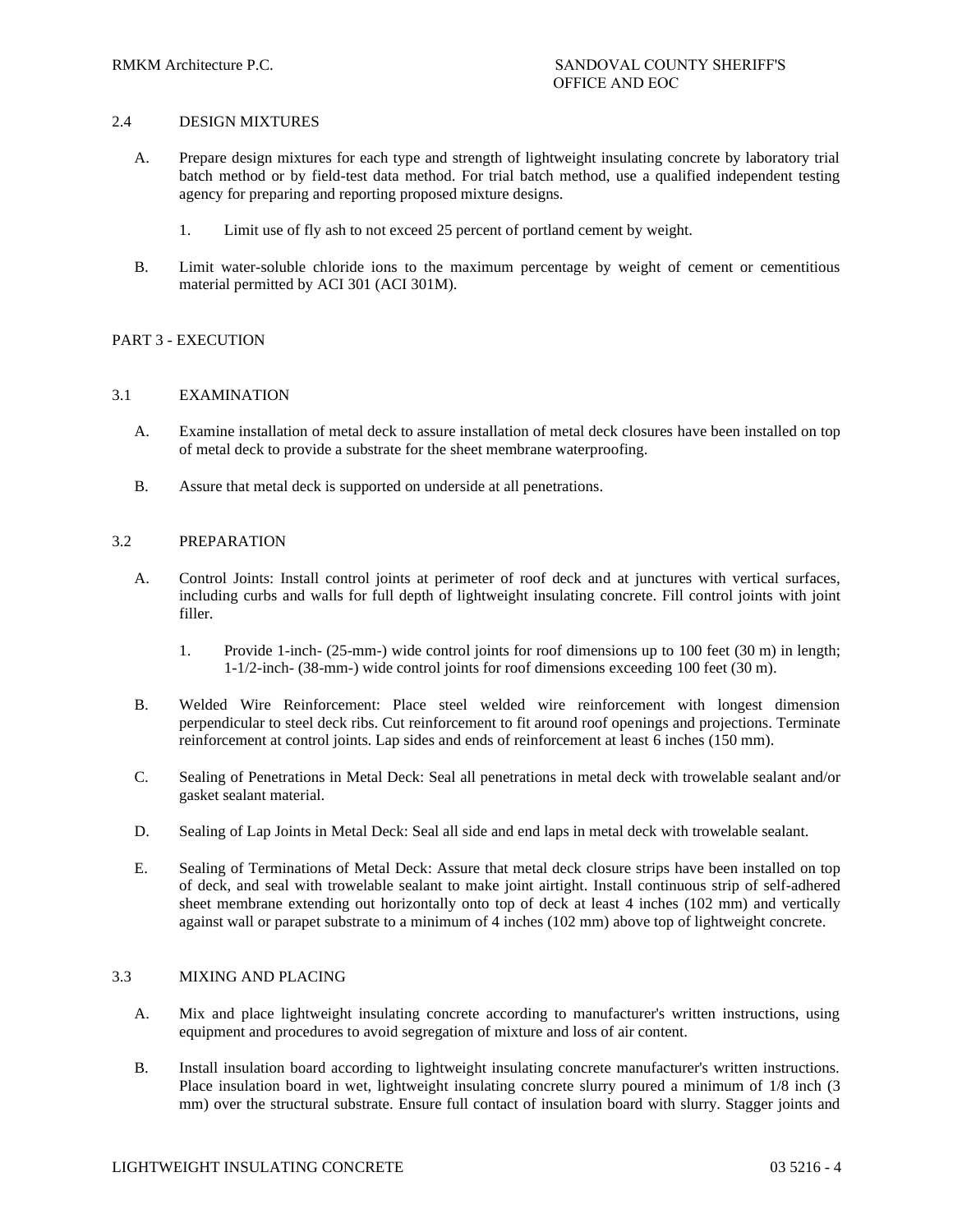tightly butt insulation boards. Allow slurry coat to set prior to placing remaining thickness of lightweight insulating concrete.

- 1. Install insulation board in a stair-step configuration with a maximum step-down of 1 inch (25 mm).
- C. Deposit and screed lightweight insulating concrete in a continuous operation until an entire panel or section of roof area is completed. Do not vibrate or work mix except for screeding or floating. Place to depths and slopes indicated.
- D. Finish top surface smooth, free of ridges and depressions, and maintain surface in condition to receive subsequent roofing system.
- E. Begin curing operations immediately after placement, and air cure for not less than three days, according to manufacturer's written instructions.
- F. If ambient temperature falls below 32 deg F (0 deg C), protect lightweight insulating concrete from freezing and maintain temperature recommended by manufacturer for 72 hours after placement.

# 3.4 FIELD QUALITY CONTROL

- A. Testing Agency: Owner will engage a qualified testing agency to sample materials and perform tests and inspections.
- B. Testing of samples of lightweight insulating concrete obtained according to ASTM C172/C172M, except as modified by ASTM C495, shall be performed according to the following requirements:
	- 1. Determine as-cast unit weight during each hour of placement, according to ASTM C138/C138M.
	- 2. Determine oven-dry unit weight and compressive strength according to ASTM C495. Make a set of at least six molds for each day's placement, but not less than one set of molds for each 5000 sq. ft. (465 sq. m) of roof area.
	- 3. Perform additional tests when test results indicate that as-cast unit weight, oven-dry unit weight, compressive strength, or other requirements have not been met.
		- a. Retest cast-in-place lightweight insulating concrete for oven-dry unit weight and compressive strength.
- C. Fastener Pull-out Testing:
	- 1. Perform tests in accordance with ANSI/SPRI FX-1 2016.
	- 2. Fasteners pull-out test for roofing: resist a 40lb (178 N) pull-out when driven into cured insulating concrete.
	- 3. Perform roof fastener pull-out test for each 160 square meters (10 squares) or not less than 3 tests, whichever is greater, for each roof area.
	- 4. Patch test pull-out areas after fasteners are removed.
- D. Confirm that slopes are within industry tolerances and record drawing indicating slopes in inspection reports.
- E. Prepare test and inspection reports.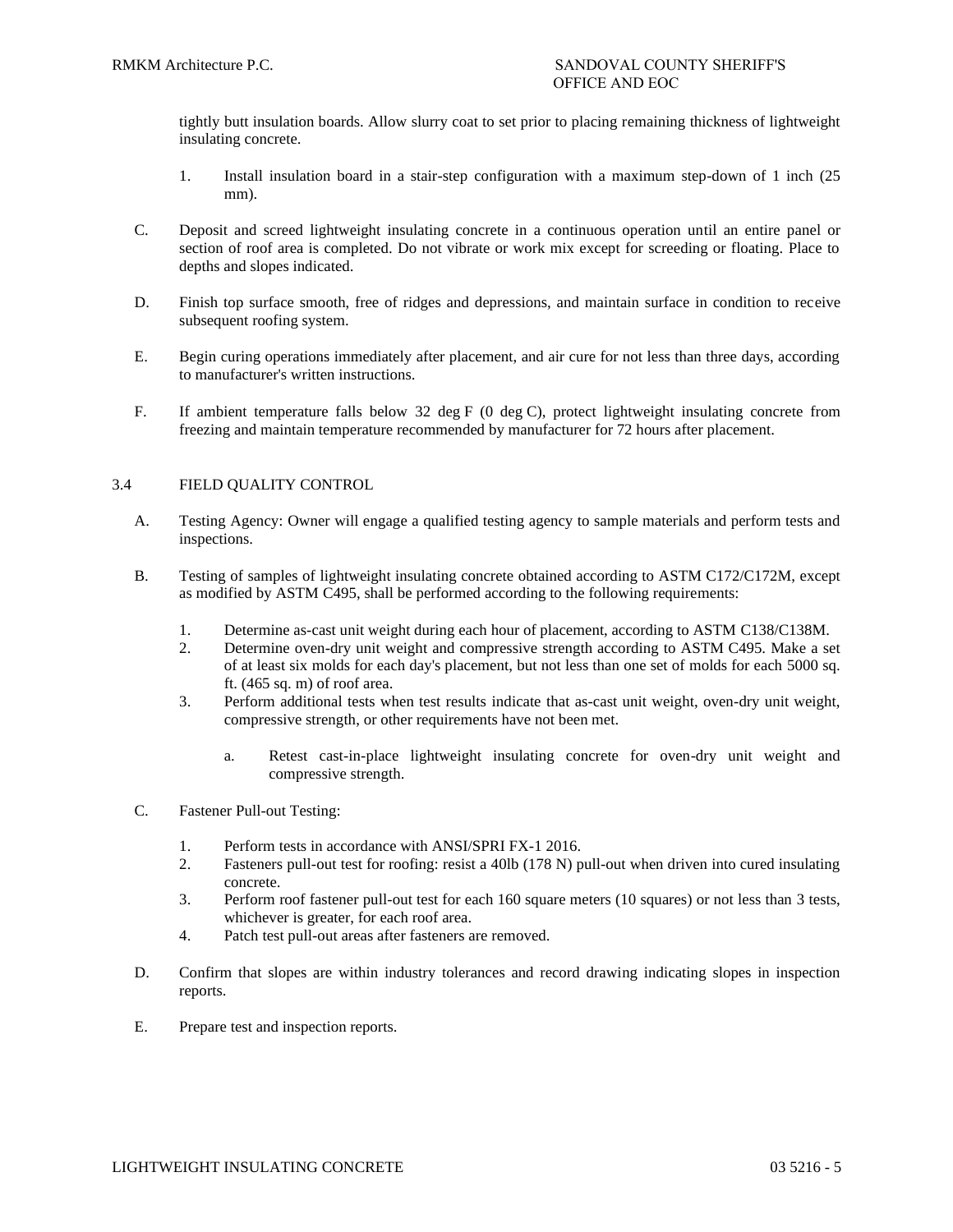# 3.5 DEFECTIVE WORK

- A. Refinish, or remove and replace, lightweight insulating concrete if surfaces are excessively scaled or too rough to receive roofing according to roofing membrane manufacturer's written instructions, or fail to pass fastener pull-out tests.
- B. Remove and replace lightweight insulating concrete that fails to comply with requirements.

**END OF SECTION 03 5216**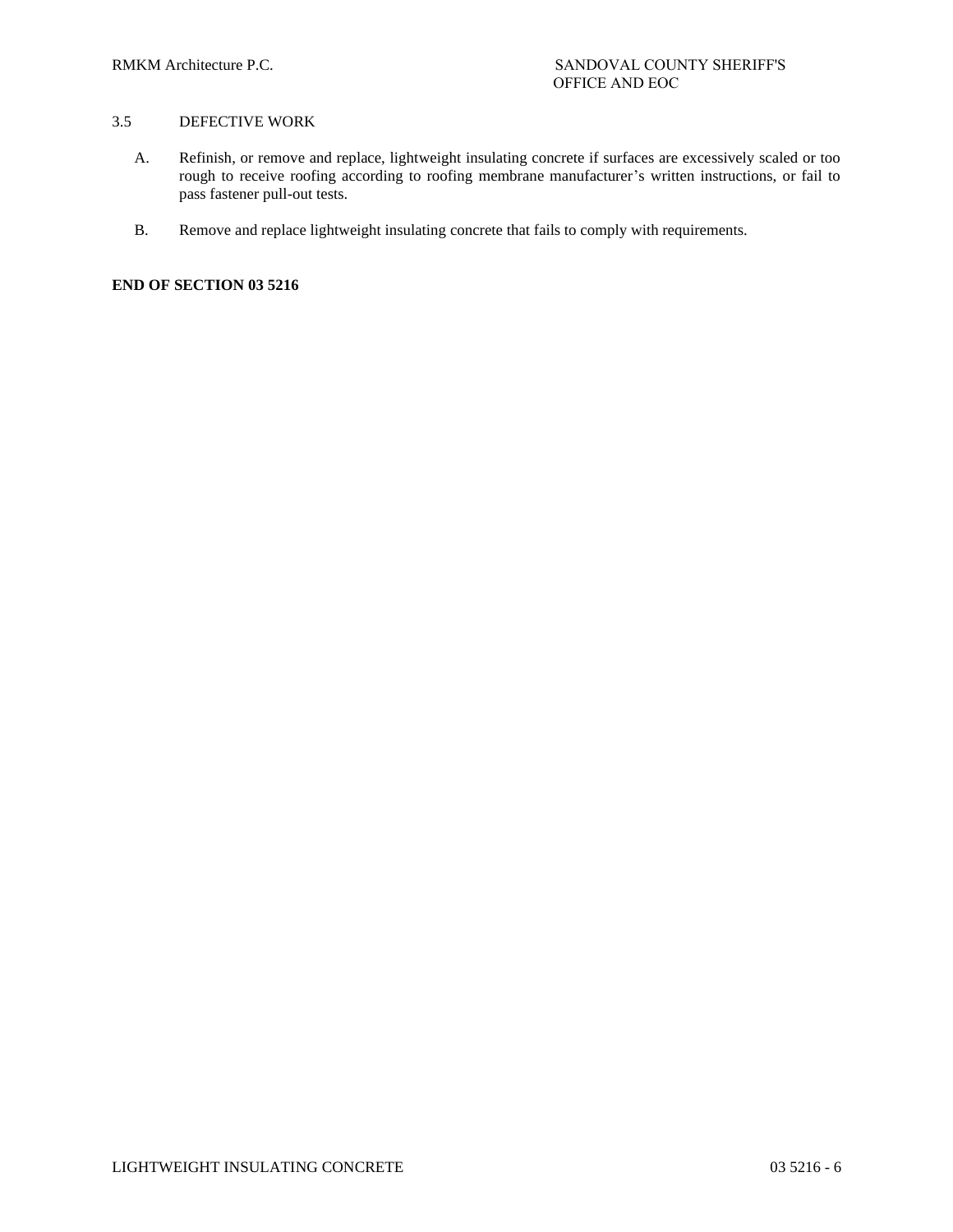# **SECTION 07 5423 - THERMOPLASTIC-POLYOLEFIN (TPO) ROOFING**

### PART 1 - GENERAL

#### 1.1 RELATED DOCUMENTS

A. Drawings and general provisions of the Contract, including General and Supplemental Conditions and Division 01 Specification Sections, apply to this Section.

#### 1.2 SUMMARY

#### A. Section Includes:

- 1. Fully adhered thermoplastic polyolefin (TPO) roofing systems applied over lightweight insulating concrete and plywood substrates.
- 2. Walkways.
- B. Related Requirements:
	- 1. Section 01 4100 "Continuous Envelope Air Barrier".
	- 2. Section 03 5216 "Lightweight Insulating Concrete" for roofing substrate.
	- 3. Section 06 1053 "Miscellaneous Rough Carpentry" for wood nailers, curbs, and blocking.
	- 4. Section 06 1600 "Sheathing" for plywood substrates.
	- 5. Section 07 2727 "Self-Adhering Water-Resistive Air barrier Membrane".
	- 6. Section 07 6200 "Sheet Metal Flashing and Trim" for miscellaneous metal roof flashings and counter flashings, including TPO-clad steel sheet.
	- 7. Section 07 9200 "Joint Sealants" for joint sealants, joint fillers, and joint preparation.
	- 8. Section 22 1400 "Facility Roof Drainage" for roof drains.

#### 1.3 DEFINITIONS

A. Roofing Terminology: Definitions in ASTM D1079 and glossary in NRCA's "The NRCA Roofing Manual: Membrane Roof Systems" apply to Work of this Section.

#### 1.4 PREINSTALLATION MEETINGS

- A. Preliminary Roofing Conference: Conduct conference at Project site.
	- 1. Meet with Owner, Architect, Owner's insurer if applicable, testing and inspecting agency representative, roofing Installer, roofing system manufacturer's representative, deck Installer, air barrier Installer, and installers whose work interfaces with or affects roofing, including installers of roof accessories and roof-mounted equipment.
	- 2. Review methods and procedures related to roofing installation, including manufacturer's written instructions.
	- 3. Review and finalize construction schedule, and verify availability of materials, Installer's personnel, equipment, and facilities needed to make progress and avoid delays.
	- 4. Examine deck substrate conditions and finishes for compliance with requirements, including flatness and fastening. Review requirements for adhesion testing to substrate prior to installation.
	- 5. Review structural loading limitations of roof deck during and after roofing.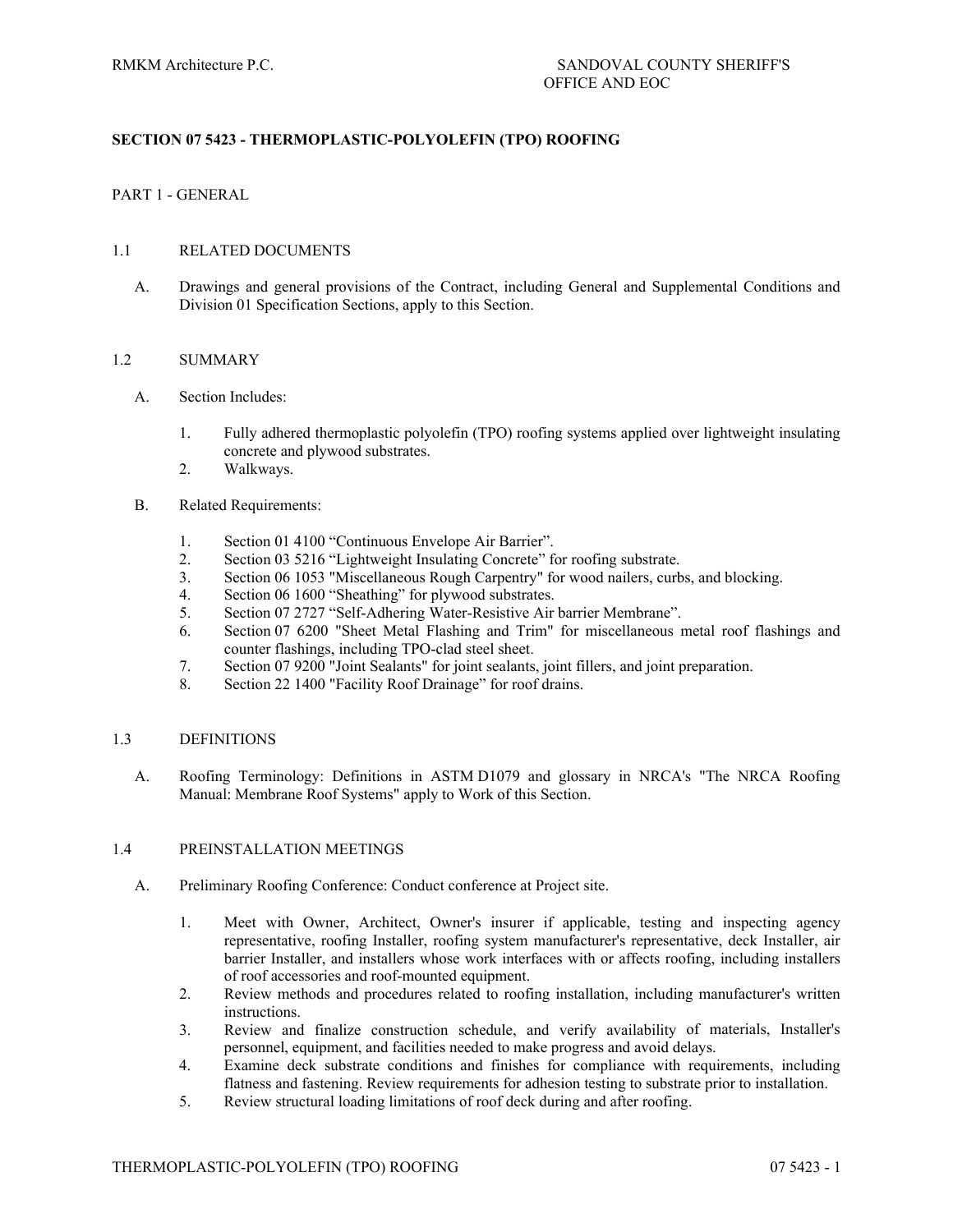- 6. Review base flashings, special roofing details, roof drainage, roof penetrations, equipment curbs, and condition of other construction that affects roofing system.
- 7. Review governing regulations and requirements for insurance and certificates if applicable.
- 8. Review temporary protection requirements for roofing system during and after installation.
- 9. Review roof observation and repair procedures after roofing installation.

# 1.5 ACTION SUBMITTALS

- A. Product Data: For each type of product.
	- 1. For insulation and roof system component fasteners, include copy of o "SPRI's Directory of Roof Assemblies Listing"
- B. Shop Drawings: Include roof plans, sections, details, and attachments to other work, including the following:
	- 1. Layout and thickness of insulation.
	- 2. Base flashings and membrane termination details.
	- 3. Flashing details at penetrations and at roof edge conditions.
	- 4. Roof plan showing orientation of roof membrane, fastening spacings and patterns for mechanically fastened portions of roofing system.
	- 5. Tie-ins with adjoining air barriers.
- C. Samples: For the following products:
	- 1. Roof membrane and flashings, of color selected by Architect.<br>2. Walkway pads or rolls, of color selected by Architect.
	- Walkway pads or rolls, of color selected by Architect.
- D. Wind Uplift Resistance Submittal: For roofing system, indicating compliance with wind uplift performance requirements. Include results of adhesion testing.

# 1.6 INFORMATIONAL SUBMITTALS

- A. Qualification Data: For Installer, manufacturer and testing agency.
- B. Manufacturer Certificates:
	- 1. Performance Requirement Certificate: Signed by roof membrane manufacturer, certifying that roofing system complies with requirements specified in "Performance Requirements" Article.
		- a. Submit evidence of compliance with performance requirements.
	- 2. Special Warranty Certificate: Signed by roof membrane manufacturer, certifying that all materials supplied under this Section are acceptable for special warranty.
- C. Product Test Reports: For roof membrane and insulation, for tests performed by a qualified testing agency, indicating compliance with specified requirements.
- D. Evaluation Reports: For components of roofing system, from ICC-ES.
- E. Field Test Reports:
	- 1. Lightweight insulating concrete internal relative humidity test reports and adhesion test reports.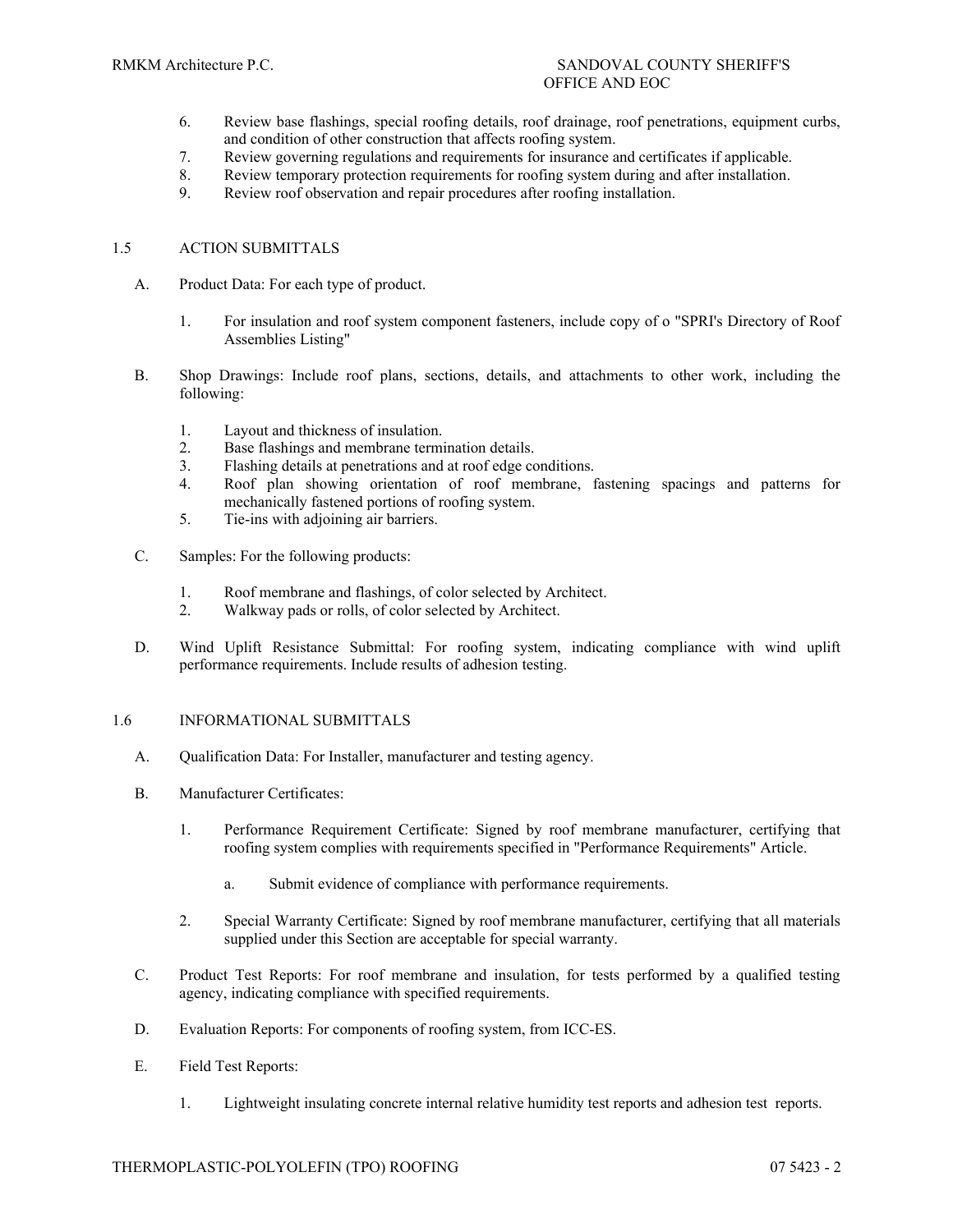- 2. Fastener-pullout test results and manufacturer's revised requirements for fastener patterns.
- F. Field quality-control reports.
- G. Sample Warranties: For manufacturer's special warranties.

# 1.7 CLOSEOUT SUBMITTALS

A. Maintenance Data: For roofing system to include in maintenance manuals.

# 1.8 QUALITY ASSURANCE

- A. Manufacturer Qualifications: A qualified manufacturer that is UL listed and listed in SPRI's Directory of Roof Assemblies for roofing system identical to that used for this Project.
- B. Installer Qualifications: A qualified firm that is approved, authorized, or licensed by roofing system manufacturer to install manufacturer's product and that is eligible to receive manufacturer's special warranty.

# 1.9 DELIVERY, STORAGE, AND HANDLING

- A. Deliver roofing materials to Project site in original containers with seals unbroken and labeled with manufacturer's name, product brand name and type, date of manufacture, approval or listing agency markings, and directions for storing and mixing with other components.
- B. Store liquid materials in their original undamaged containers in a clean, dry, protected location and within the temperature range required by roofing system manufacturer. Protect stored liquid material from direct sunlight.
	- 1. Discard and legally dispose of liquid material that cannot be applied within its stated shelf life.
- C. Protect other roof materials from physical damage and from deterioration by sunlight, moisture, soiling, and other sources. Store in a dry location. Comply with insulation manufacturer's written instructions for handling, storing, and protecting during installation.
- D. Handle and store roofing materials, and place equipment in a manner to avoid permanent deflection of deck.

# 1.10 FIELD CONDITIONS

A. Weather Limitations: Proceed with installation only when existing and forecasted weather conditions permit roofing system to be installed according to manufacturer's written instructions and warranty requirements.

# 1.11 WARRANTY

A. Special Warranty: Manufacturer agrees to repair or replace components of roofing system that fail in materials or workmanship within specified warranty period.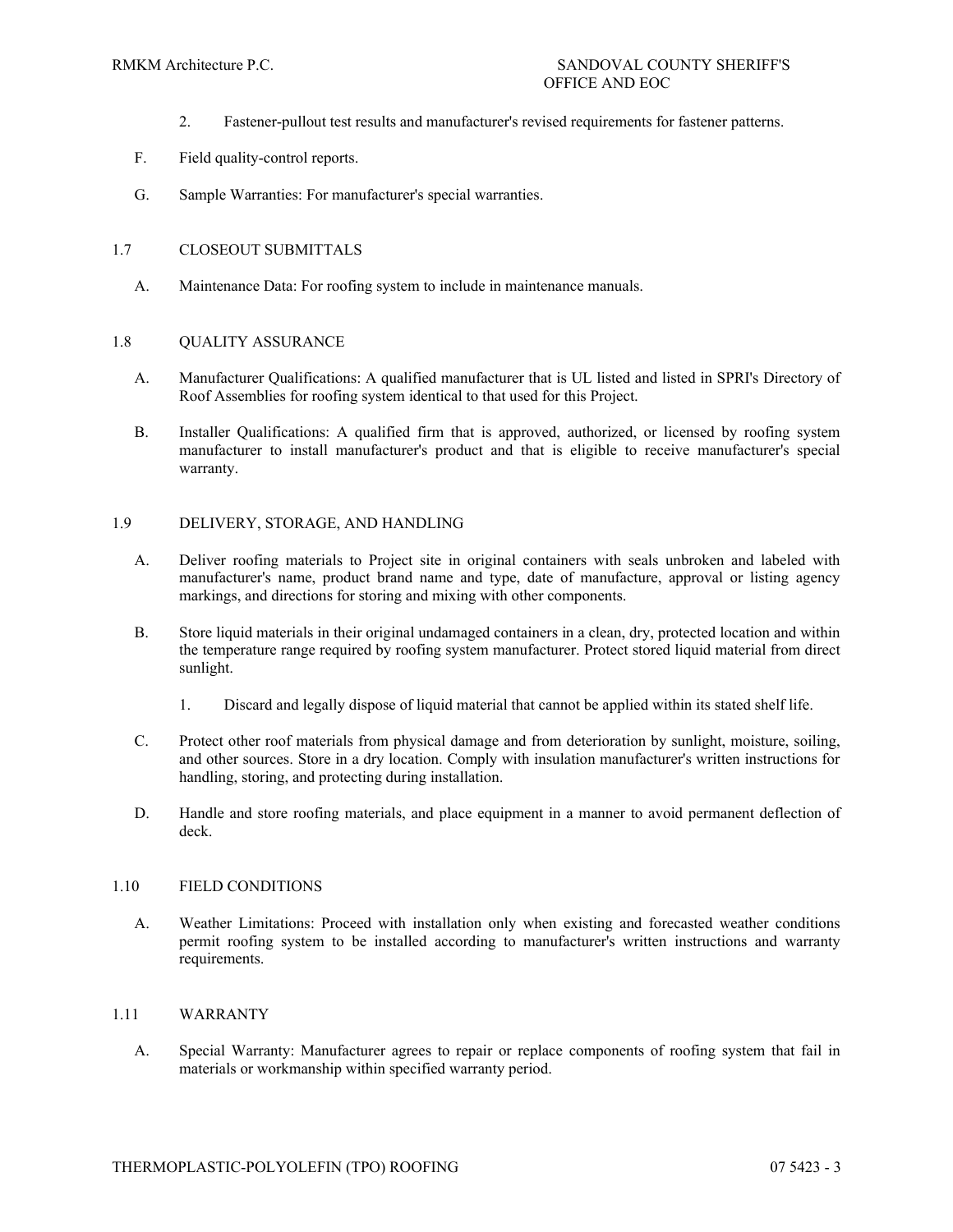- 1. Special warranty includes roof membrane, base flashings, roof edge flashings, walkways, curbs, fasteners and other components of roofing system.
- 2. Warranty Period: 30 years from date of Substantial Completion.
- B. Special Project Warranty: Submit roofing Installer's warranty, on warranty form at end of this Section, signed by Installer, covering the Work of this Section, including all components of roofing system such as roof membrane, base flashing, membrane, curbs, fasteners and walkway products, for the following warranty period:
	- 1. Warranty Period: Two years from date of Substantial Completion.

# PART 2 - PRODUCTS

# 2.1 PERFORMANCE REQUIREMENTS

- A. General Performance: Installed roofing system and flashings shall withstand specified uplift pressures, thermally induced movement, and exposure to weather without failure due to defective manufacture, fabrication, installation, or other defects in construction. Roof system and flashings shall remain watertight.
	- 1. Accelerated Weathering: Roof membrane shall withstand 2000 hours of exposure when tested according to ASTM G152, ASTM G154, or ASTM G155.
	- 2. Impact Resistance: Roof membrane shall resist impact damage when tested according to ASTM D3746, ASTM D4272, or the "Resistance to Foot Traffic Test" in FM Approvals 4470.
- B. Material Compatibility: Roofing materials shall be compatible with one another and adjacent materials under conditions of service and application required, as demonstrated by roof membrane manufacturer based on testing and field experience.
- C. Wind Uplift Resistance: Design roofing system to resist the following wind uplift pressures when tested according to FM Approvals 4474, UL 580, or UL 1897 and adhesion testing according to ASTM D7234, or other applicable ASTM Test.
	- 1. Zone 1 (Roof Area Field): 34 lbf/sq. ft.
	- 2. Zone 2 (Roof Area Perimeter): 57 lbf/sq. ft.
		- a. Location: From roof edge to 9 feet inside roof edge.
	- 3. Zone 3 (Roof Area Corners): 86 lbf/sq. ft.
		- a. Location: 9 feet in each direction from each building corner.
	- 4. Fire/Windstorm Classification: Class 1A-75.
	- 5. Hail-Resistance Rating: FM Global Property Loss Prevention Data Sheet 1-34 SH.
	- 6. Adhesion Testing: Perform a minimum of 3 adhesion tests on each substrate material.
- D. SPRI's Directory of Roof Assemblies Listing: Roof membrane, base flashings, and component materials shall comply with requirements in FM Approvals 4450 or FM Approvals 4470 as part of a roofing system, and shall be listed in SPRI's Directory of Roof Assemblies for roof assembly identical for that specified for this Project.
- E. Solar Reflectance Index (SRI): Three-year-aged SRI not less than 64 or initial SRI not less than 82 when calculated according to ASTM E 1980, based on testing identical products by a qualified testing agency.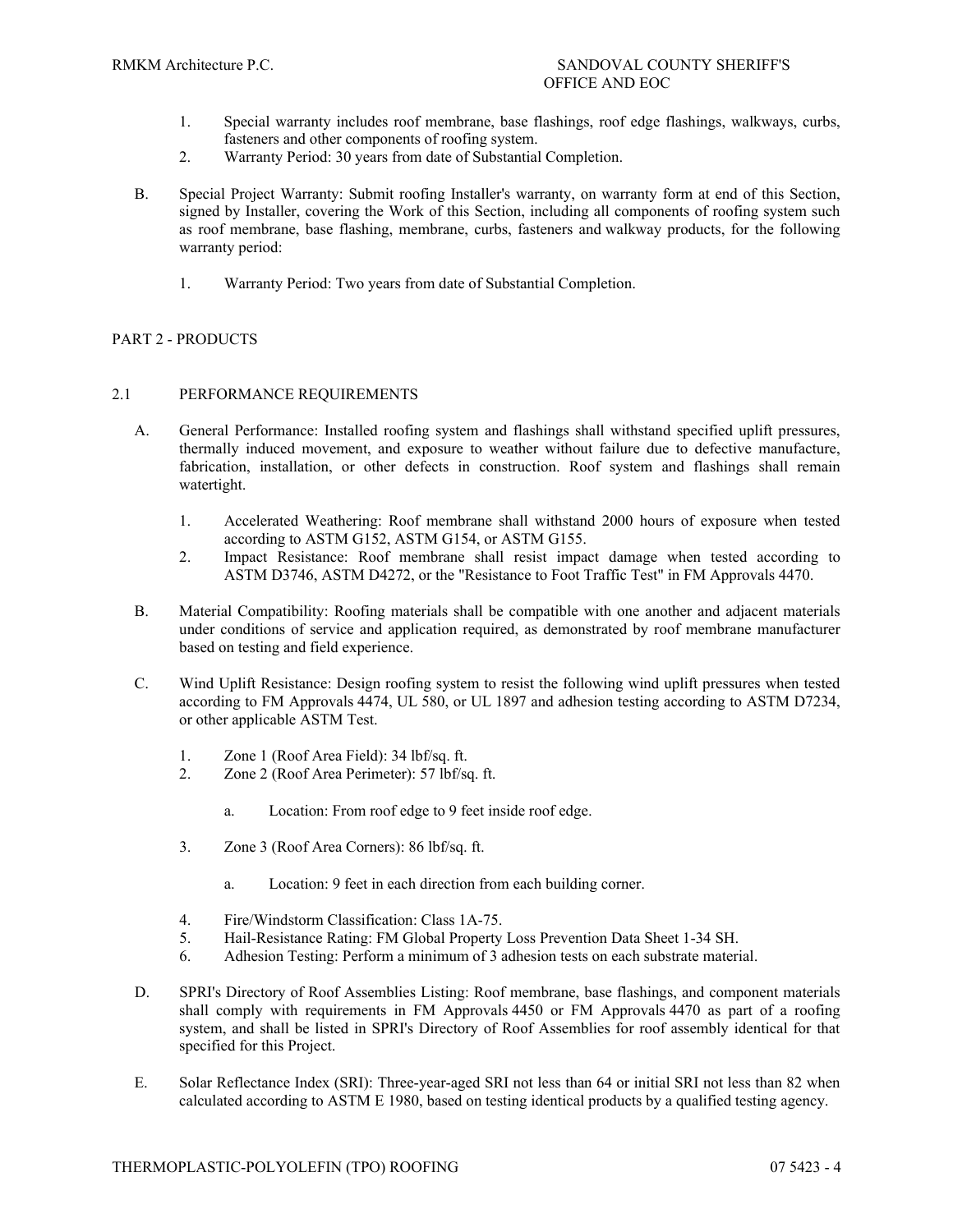- F. ENERGY STAR Listing: Roofing system shall be listed on the DOE's ENERGY STAR "Roof Products Qualified Product List" for low-slope roof products.
- G. Exterior Fire-Test Exposure: ASTM E108 or UL 790, Class A; for application and roof slopes indicated; testing by a qualified testing agency. Identify products with appropriate markings of applicable testing agency.
- H. Fire-Resistance Ratings: Comply with fire-resistance-rated assembly designs indicated. Identify products with appropriate markings of applicable testing agency.

# 2.2 THERMOPLASTIC POLYOLEFIN (TPO) ROOFING

- A. TPO Sheet: ASTM D6878/D6878M, internally fabric- or scrim-reinforced, (no fleece-backed) TPO sheet.
	- 1. Manufacturers: Subject to compliance with requirements, provide products by one of the following:
		- a. Carlisle SynTec Incorporated.
		- b. Firestone Building Products.
		- c. GAF.
		- d. Johns Manville; a Berkshire Hathaway company.
	- 2. Source Limitations: Obtain components for roofing system from roof membrane manufacturer or manufacturers approved by roof membrane manufacturer.
	- 3. Thickness: 80 mils (2.0 mm), nominal.
	- 4. Exposed Face Color: White.

# 2.3 AUXILIARY ROOFING MATERIALS

- A. General: Auxiliary materials recommended by roofing system manufacturer for intended use and compatible with other roofing components.
	- 1. Adhesive and Sealants: Comply with VOC limits of authorities having jurisdiction.<br>2. Adhesives and sealants shall comply with the testing and product requirements of
	- 2. Adhesives and sealants shall comply with the testing and product requirements of the California Department of Public Health's "Standard Method for the Testing and Evaluation of Volatile Organic Chemical Emissions from Indoor Sources Using Environmental Chambers."
- B. Sheet Flashing: Manufacturer's standard unreinforced TPO sheet flashing, 55 mils (1.4 mm) thick, minimum, of same color as TPO sheet.
- C. Prefabricated Pipe Flashings: Provide prefabricated TPO boots for all penetrations, as recommended by roof membrane manufacturer.
- D. Roof Vents: Provide at 30 feet o.c, each way on all roof surfaces, except sloping roof surfaces, or as recommended by roof membrane manufacturer.
	- 1. Size: Not less than 4-inch (100-mm) diameter.
- E. Bonding Adhesive: Manufacturer's standard, water based.
- F. Metal Termination Bars: Manufacturer's standard, predrilled stainless steel or aluminum bars, approximately 1 by 1/8 inch (25 by 3 mm) thick; with anchors.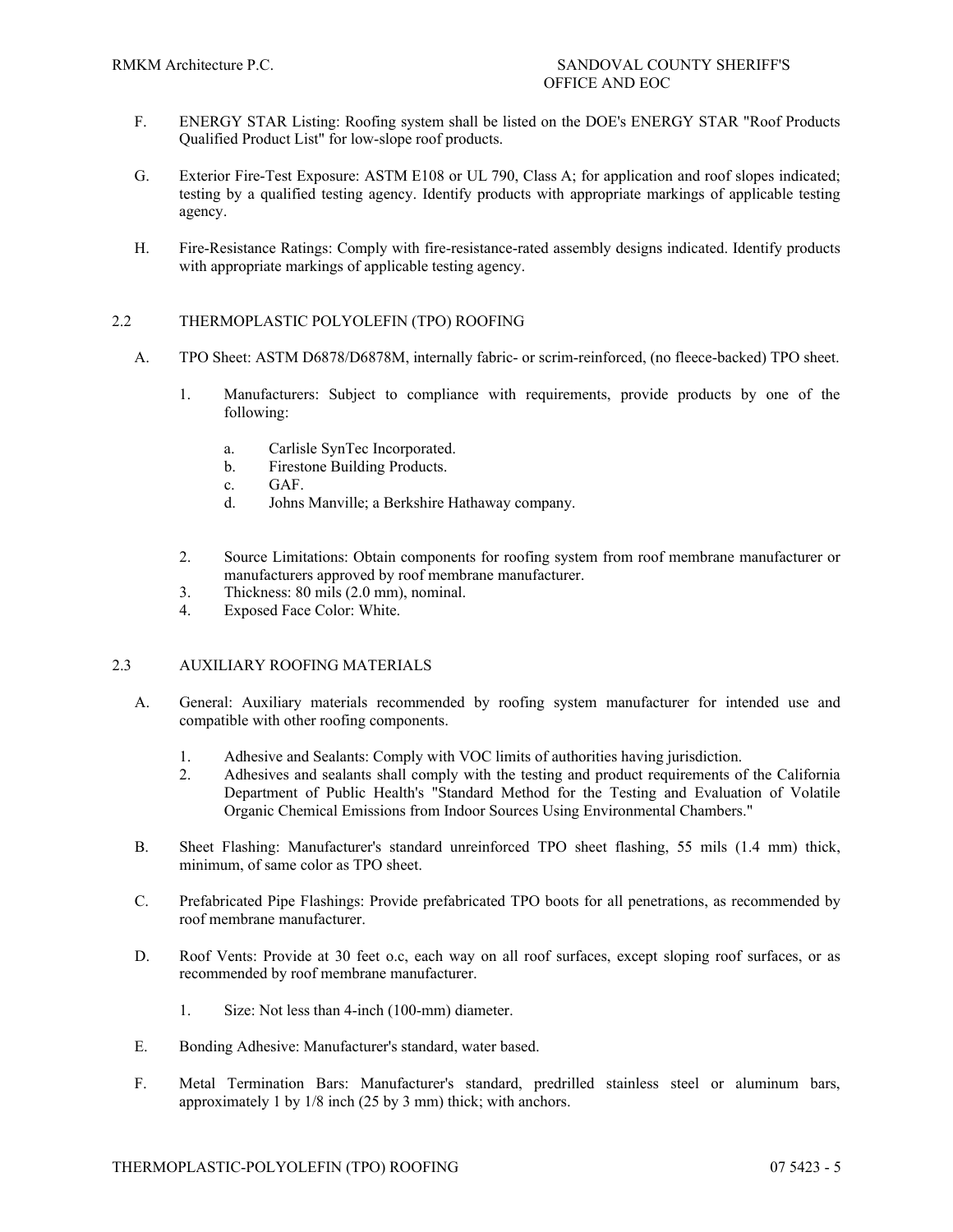- G. Fasteners: Factory-coated steel fasteners and metal or plastic plates complying with corrosion-resistance provisions in FM Approvals 4470, designed for fastening roofing components to substrate, and acceptable to roofing system manufacturer.
- H. Miscellaneous Accessories: Provide pourable sealers, preformed cone and vent sheet flashings, preformed inside and outside corner sheet flashings, T-joint covers, lap sealants, termination reglets and other accessories as indicated or as required.

# 2.4 WALKWAYS

- A. Flexible Walkways: Factory-formed, nonporous, heavy-duty, slip-resisting, surface-textured walkway pads or rolls, approximately 3/16 inch (5 mm) thick and acceptable to roofing system manufacturer.
	- 1. Size: Approximately 36 by 60 inches (914 by 1524 mm), or as indicated.
	- 2. Color: Contrasting with roof membrane, as selected by Architect.

# PART 3 - EXECUTION

# 3.1 EXAMINATION

- A. Examine substrates, areas, and conditions, with Installer present, for compliance with requirements and other conditions affecting performance of the Work.
	- 1. Verify that roof openings and penetrations are in place, curbs are set and braced, and roof-drain bodies are securely clamped in place.
	- 2. Verify that wood blocking, curbs, and nailers are securely anchored to roof deck at penetrations and terminations.
	- 3. Verify that minimum lightweight concrete drying period recommended by roofing system manufacturer has passed.
	- 4. Verify that concrete substrate is visibly dry and free of moisture, and that minimum concrete internal relative humidity is not more than 75 percent, or as recommended by roofing system manufacturer, when tested according to ASTM F2170.
		- a. Test Frequency: One test probe per each 1000 sq. ft. (93 sq. m), or portion thereof, of roof deck, with not less than three test probes.
		- b. Submit test reports within 24 hours after performing tests.
	- 5. Verify that concrete-curing compounds that will impair adhesion of roofing components to roof deck have been removed.
- B. Proceed with installation only after unsatisfactory conditions have been corrected.

# 3.2 PREPARATION

- A. Clean substrate of dust, debris, moisture, and other substances detrimental to roofing system installation according to roofing system manufacturer's written instructions. Remove sharp projections.
- B. Prevent materials from entering and clogging roof drains and conductors and from spilling or migrating onto surfaces of other construction. Remove roof-drain plugs when no work is taking place or when rain is forecast.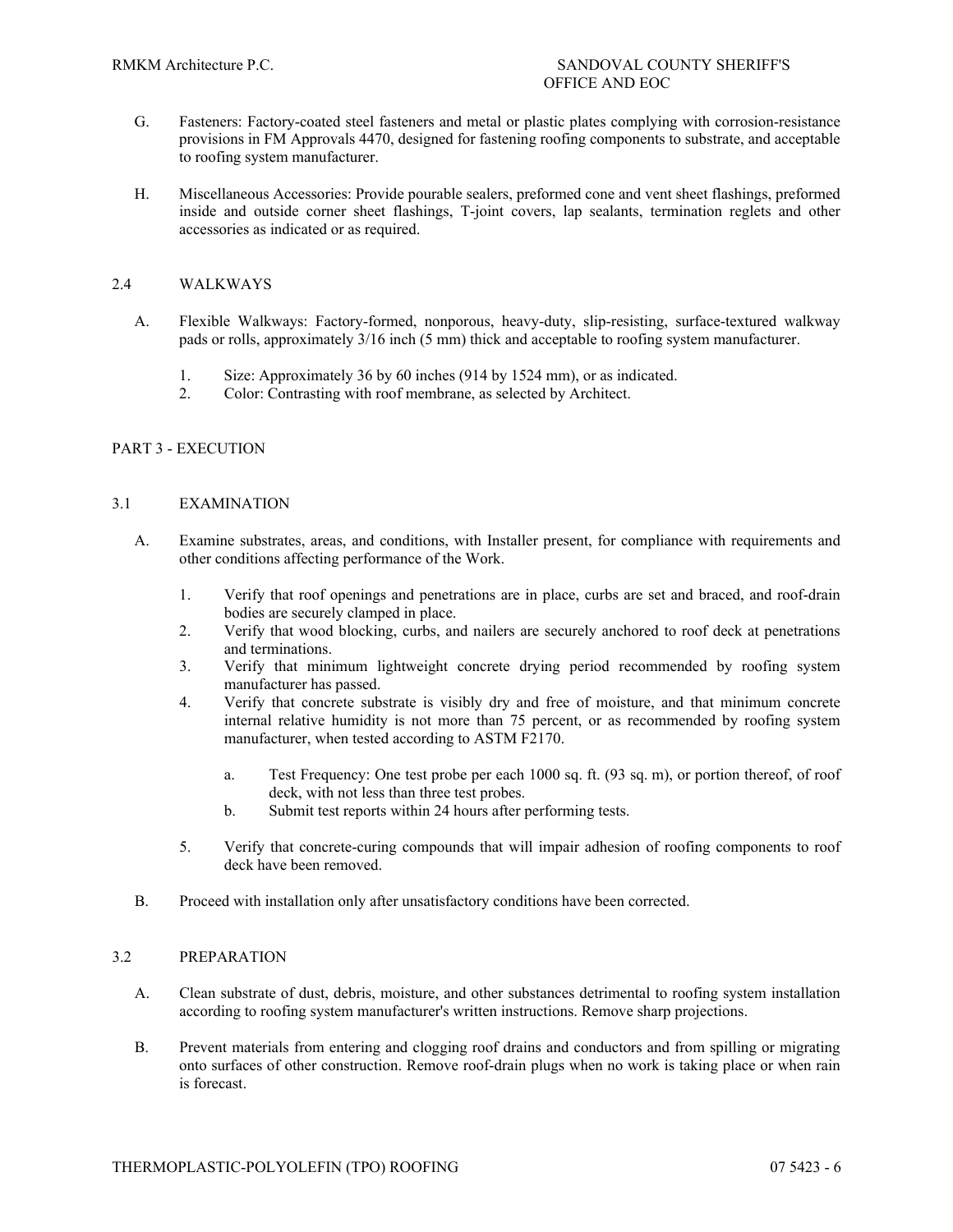- C. Perform fastener-pullout tests according to roof system manufacturer's written instructions.
	- 1. Submit test result within 24 hours after performing tests.
		- a. Include manufacturer's requirements for any revision to previously submitted fastener patterns required to achieve specified wind uplift requirements.

# 3.3 INSTALLATION OF ROOFING, GENERAL

- A. Install roofing system according to roofing system manufacturer's written instructions, SPRI's Directory of Roof Assemblies listed roof assembly requirements and FM Global Property Loss Prevention Data Sheet 1-29.
- B. Complete terminations and base flashings and provide temporary seals to prevent water from entering completed sections of roofing system at end of workday or when rain is forecast. Remove and discard temporary seals before beginning Work on adjoining roofing.
- C. Coordinate installation and transition of roofing system component serving as an air barrier with air barrier specified under Section 07 2419 "Water-Drainage Exterior Insulation and Finish System" and under Section 07 2727 "Self-Adhering Water-Resistive Air Barrier Membrane".

# 3.4 INSTALLATION OF ADHERED ROOF MEMBRANE

- A. Adhere roof membrane over area to receive roofing according to roofing system manufacturer's written instructions.
- B. Unroll roof membrane and allow to relax before installing.
- C. Start installation of roofing in presence of roofing system manufacturer's technical personnel.
- D. Accurately align roof membrane, and maintain uniform side and end laps of minimum dimensions required by manufacturer. Stagger end laps.
- E. Bonding Adhesive: Apply to substrate and underside of roof membrane at rate required by manufacturer, and allow to partially dry before installing roof membrane. Do not apply to splice area of roof membrane.
- F. Roof Membrane Adhesive: Apply to substrate at rate required by manufacturer, and install roof membrane.
- G. In addition to adhering, mechanically fasten roof membrane securely at terminations, penetrations, and perimeter of roofing.
- H. Apply roof membrane with side laps shingled with slope of roof deck where possible.
- I. At vertical end walls of clerestory monitors, apply membrane in one piece without seams and termination bars and with mechanical fasteners only at perimeter.
- J. Seams: Clean seam areas, overlap roof membrane, and hot-air weld side and end laps of roof membrane and sheet flashings, to ensure a watertight seam installation.
	- 1. Test lap edges with probe to verify seam weld continuity. Apply lap sealant to seal cut edges of roof membrane and sheet flashings.
	- 2. Verify field strength of seams a minimum of twice daily, and repair seam sample areas.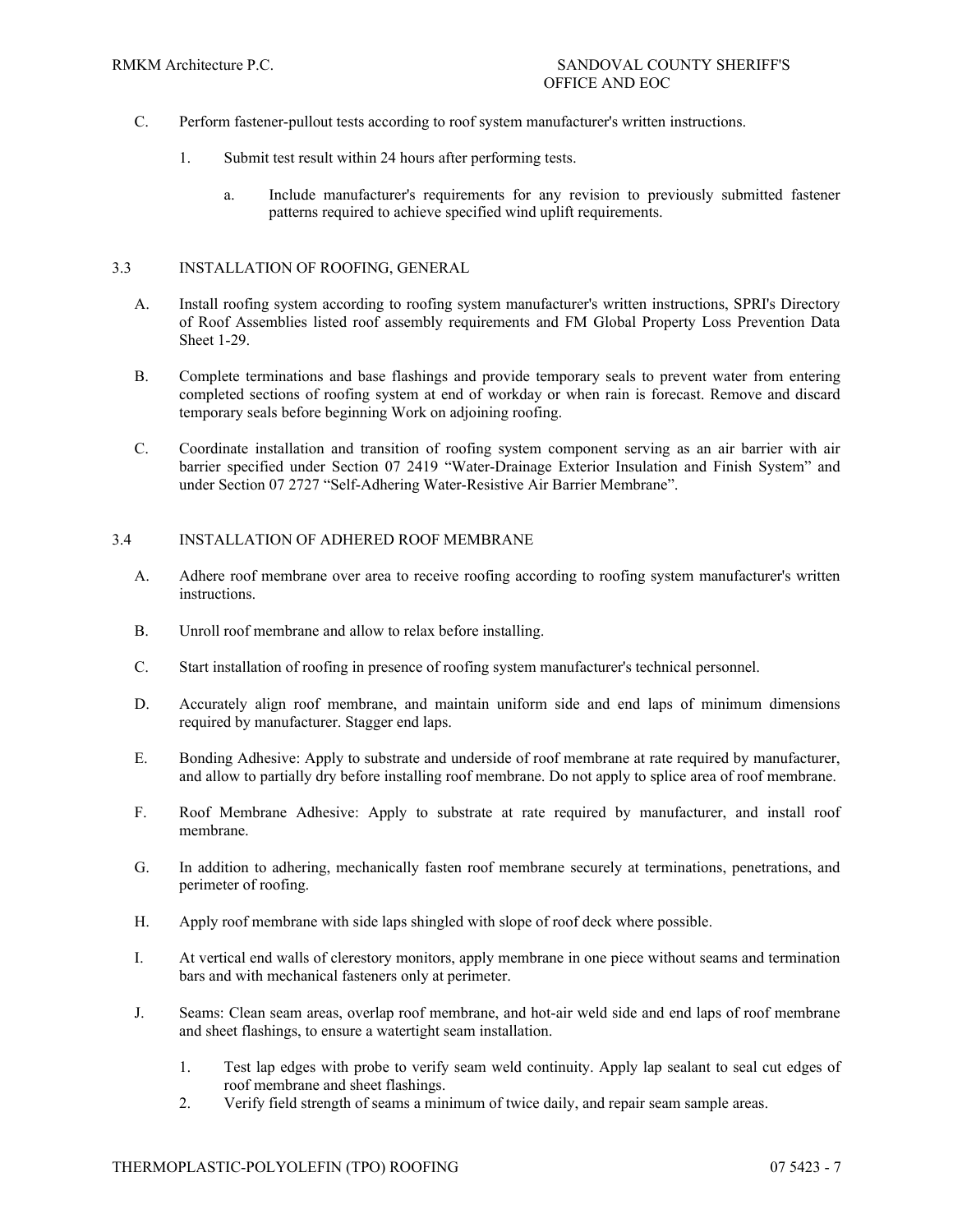- 3. Repair tears, voids, and lapped seams in roof membrane that do not comply with requirements.
- K. Spread sealant bed over deck-drain flange at roof drains, and securely seal roof membrane in place with clamping ring.

# 3.5 INSTALLATION OF BASE FLASHING

- A. Install sheet flashings and preformed flashing accessories, and adhere to substrates according to roofing system manufacturer's written instructions. Refer to Section 07 6200 "Sheetmetal Flashings and Trim".
- B. Apply bonding adhesive to substrate and underside of sheet flashing at required rate, and allow to partially dry. Do not apply to seam area of flashing.
- C. Flash penetrations and field-formed inside and outside corners with cured or uncured sheet flashing.
- D. Clean seam areas, overlap, and firmly roll sheet flashings into the adhesive. Hot-air weld side and end laps to ensure a watertight seam installation.
- E. Terminate and seal top of sheet flashings and mechanically anchor to substrate through termination bars.

# 3.6 INSTALLATION OF WALKWAYS

- A. Flexible Walkways:
	- 1. Install flexible walkways at the following locations:
		- a. Locations indicated on Drawings.
		- b. As required by roof membrane manufacturer's warranty requirements.
	- 2. Provide 3 inch (76 mm) clearance between adjoining pads.
	- 3. Heat weld to substrate or adhere walkway products to substrate with compatible adhesive according to roofing system manufacturer's written instructions.

# 3.7 FIELD QUALITY CONTROL

- A. Testing Agency: Engage a qualified testing agency to perform tests and to inspect substrate conditions, surface preparation, roof membrane application, sheet flashings, protection, and drainage components, and to furnish reports to Architect.
- B. Perform the following tests:
	- 1. High-Voltage Spark Testing: Testing agency shall survey entire roof area, flashings, and parapet walls to locate discontinuity in the roof membrane using an electrically charged metal "broom head."
		- a. Perform tests before overlying construction is placed.
		- b. After testing, repair areas of discontinuities, repeat tests, and make further repairs until roofing and flashing installations are contiguous.
			- 1) Cost of retesting is Contractor's responsibility.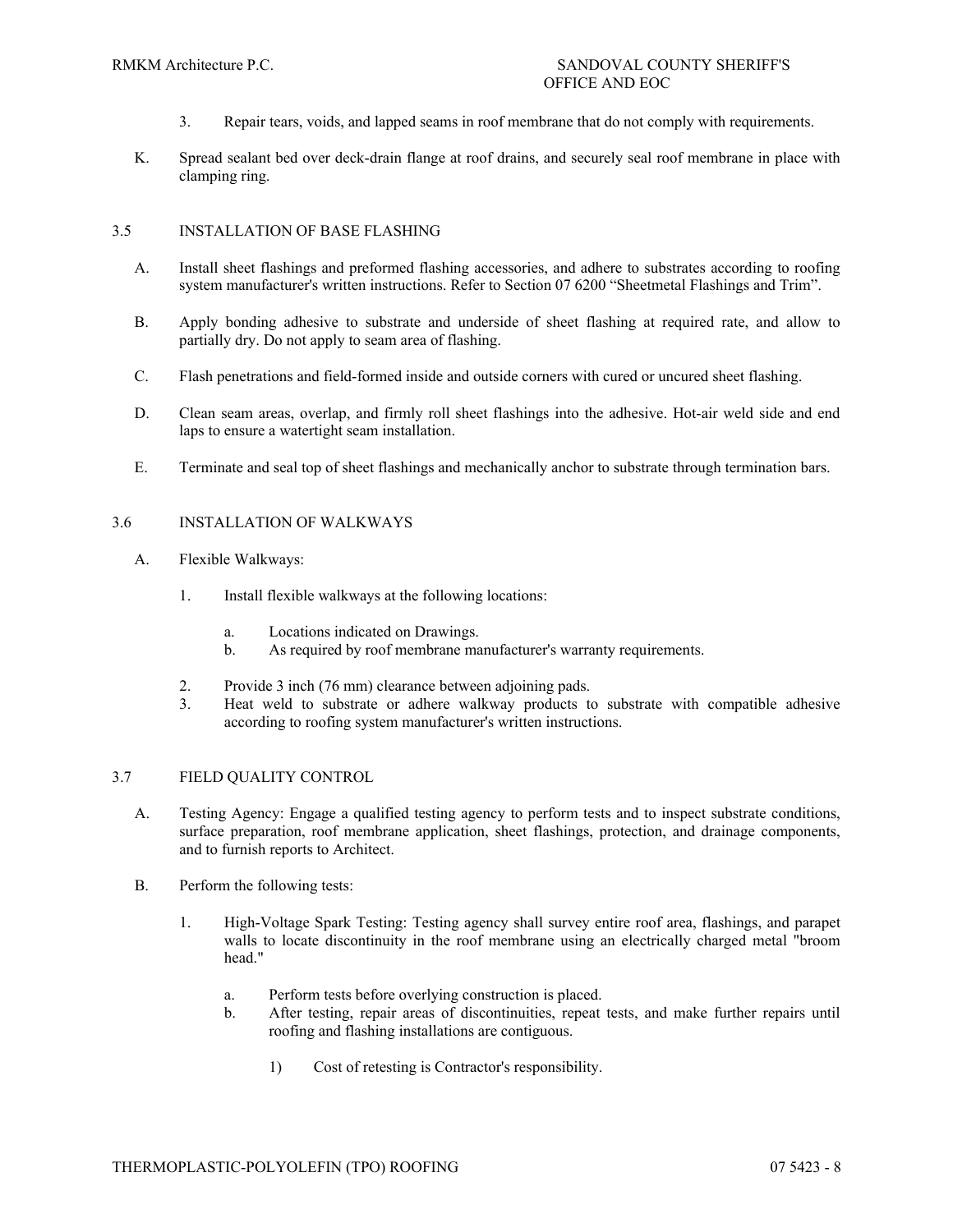- c. Testing agency shall prepare survey report indicating locations of initial discontinuities, if any.
- C. Final Roof Inspection: Arrange for roofing system manufacturer's technical personnel to inspect roofing installation on completion, in presence of Architect, and to prepare inspection report.
- D. Repair or remove and replace components of roofing system where inspections indicate that they do not comply with specified requirements.
- E. Additional testing and inspecting, at Contractor's expense, will be performed to determine if replaced or additional work complies with specified requirements.

#### 3.8 PROTECTING AND CLEANING

- A. Protect roofing system from damage and wear during remainder of construction period. When remaining construction does not affect or endanger roofing system, inspect roofing system for deterioration and damage, describing its nature and extent in a written report, with copies to Architect and Owner.
- B. Correct deficiencies in or remove roofing system that does not comply with requirements, repair substrates, and repair or reinstall roofing system to a condition free of damage and deterioration at time of Substantial Completion and according to warranty requirements.
- C. Clean overspray and spillage from adjacent construction using cleaning agents and procedures recommended by manufacturer of affected construction.

#### 3.9 ROOFING INSTALLER'S WARRANTY

- A. WHEREAS \_\_\_\_\_\_\_\_\_\_\_\_\_\_\_\_\_\_\_\_\_\_\_\_\_\_\_\_\_\_\_ of \_\_\_\_\_\_\_\_\_\_\_\_\_\_\_\_\_\_\_\_\_\_\_\_\_\_\_, herein called the "Roofing Installer," has performed roofing and associated work ("work") on the following project:
	- 1. Owner: <Insert name of Owner>.<br>2. Address: <Insert address>
	- Address: <Insert address>.
	- 3. Building Name/Type: <Insert information>.
	- 4. Address: <Insert address>.
	- 5. Area of Work: <Insert information>.
	- 6. Acceptance Date:
	- 7. Warranty Period: <Insert time>.
	- 8. Expiration Date:
- B. AND WHEREAS Roofing Installer has contracted (either directly with Owner or indirectly as a subcontractor) to warrant said work against leaks and faulty or defective materials and workmanship for designated Warranty Period,
- C. NOW THEREFORE Roofing Installer hereby warrants, subject to terms and conditions herein set forth, that during Warranty Period Roofing Installer will, at Roofing Installer's own cost and expense, make or cause to be made such repairs to or replacements of said work as are necessary to correct faulty and defective work and as are necessary to maintain said work in a watertight condition.
- D. This Warranty is made subject to the following terms and conditions:
	- 1. Specifically excluded from this Warranty are damages to work and other parts of the building, and to building contents, caused by: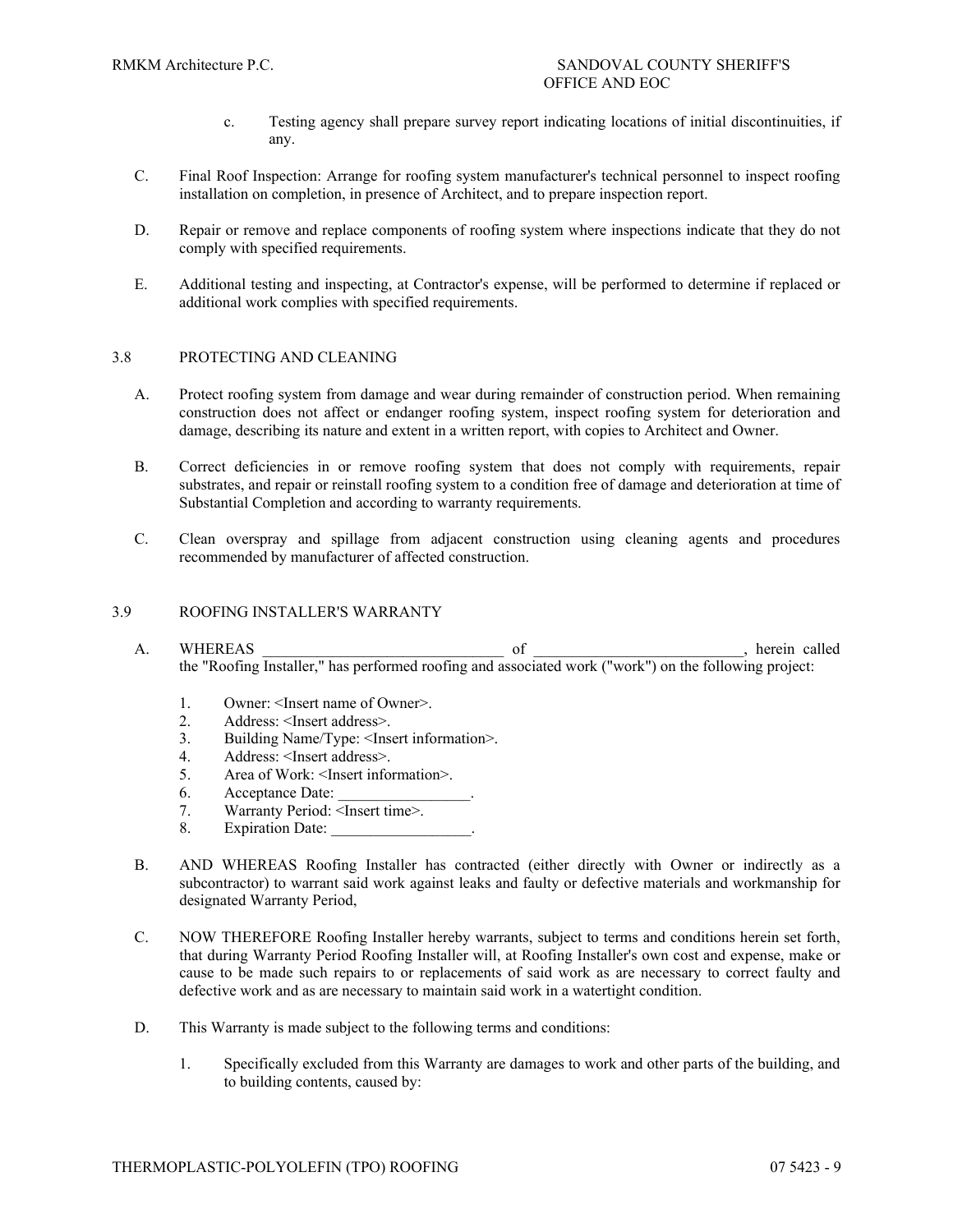- a. lightning;
- b. peak gust wind speed exceeding <Insert mph (m/sec)>;
- c. fire;<br>d failu
- failure of roofing system substrate, including cracking, settlement, excessive deflection, deterioration, and decomposition;
- e. faulty construction of parapet walls, copings, chimneys, skylights, vents, equipment supports, and other edge conditions and penetrations of the work;
- f. vapor condensation on bottom of roofing; and
- g. activity on roofing by others, including construction contractors, maintenance personnel, other persons, and animals, whether authorized or unauthorized by Owner.
- 2. When work has been damaged by any of foregoing causes, Warranty shall be null and void until such damage has been repaired by Roofing Installer and until cost and expense thereof have been paid by Owner or by another responsible party so designated.
- 3. Roofing Installer is responsible for damage to work covered by this Warranty but is not liable for consequential damages to building or building contents resulting from leaks or faults or defects of work.
- 4. During Warranty Period, if Owner allows alteration of work by anyone other than Roofing Installer, including cutting, patching, and maintenance in connection with penetrations, attachment of other work, and positioning of anything on roof, this Warranty shall become null and void on date of said alterations, but only to the extent said alterations affect work covered by this Warranty. If Owner engages Roofing Installer to perform said alterations, Warranty shall not become null and void unless Roofing Installer, before starting said work, shall have notified Owner in writing, showing reasonable cause for claim, that said alterations would likely damage or deteriorate work, thereby reasonably justifying a limitation or termination of this Warranty.
- 5. During Warranty Period, if original use of roof is changed and it becomes used for, but was not originally specified for, a promenade, work deck, spray-cooled surface, flooded basin, or other use or service more severe than originally specified, this Warranty shall become null and void on date of said change, but only to the extent said change affects work covered by this Warranty.
- 6. Owner shall promptly notify Roofing Installer of observed, known, or suspected leaks, defects, or deterioration and shall afford reasonable opportunity for Roofing Installer to inspect work and to examine evidence of such leaks, defects, or deterioration.
- 7. This Warranty is recognized to be the only warranty of Roofing Installer on said work and shall not operate to restrict or cut off Owner from other remedies and resources lawfully available to Owner in cases of roofing failure. Specifically, this Warranty shall not operate to relieve Roofing Installer of responsibility for performance of original work according to requirements of the Contract Documents, regardless of whether Contract was a contract directly with Owner or a subcontract with Owner's General Contractor.
- E. IN WITNESS THEREOF, this instrument has been duly executed this day of
	- 1. Authorized Signature: \_\_\_\_\_\_\_\_\_\_\_\_\_\_\_\_\_\_\_\_\_\_\_\_\_\_\_\_\_\_\_\_\_\_\_\_\_\_\_.
	- 2. Name: \_\_\_\_\_\_\_\_\_\_\_\_\_\_\_\_\_\_\_\_\_\_\_\_\_\_\_\_\_\_\_\_\_\_\_\_\_\_.
	- 3. Title: \_\_\_\_\_\_\_\_\_\_\_\_\_\_\_\_\_\_\_\_\_\_\_\_\_\_\_\_\_\_\_\_\_\_\_\_\_\_\_.

 $\,$ ,  $\,$ 

# **END OF SECTION 07 5423**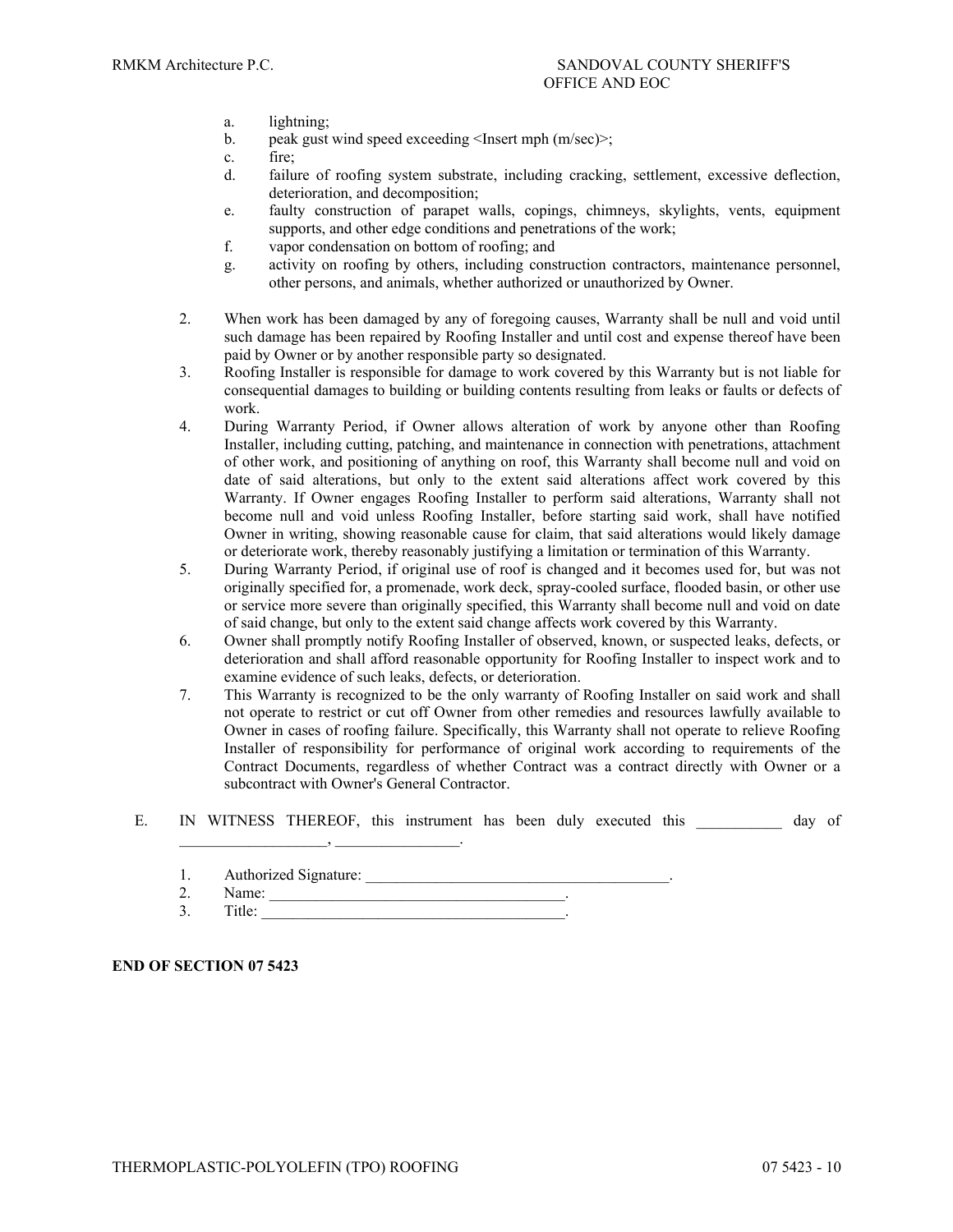#### **SECTION 28 2300 - VIDEO SURVEILLANCE**

#### PART 1 - GENERAL

#### 1.1 SUMMARY

A. Section includes a video surveillance system consisting of cameras, digital video recorder/server, data transmission wiring, and a control station with its associated equipment. Contractor is responsible for the provision and installation a complete "turn-key" Video Surveillance system that meets or exceeds the specifications listed below. The system(s) outlined below and in the Technology CD plan set are the basis of design.

#### 1.2 PERFORMANCE REQUIREMENTS

- A. Seismic Performance: Video surveillance system shall withstand the effects of earthquake motions determined according to ASCE/SEI 7.
	- 1. The term "withstand" means "the unit will remain in place without separation of any parts from the device when subjected to the seismic forces specified and the unit will be fully operational after the seismic event."

#### 1.3 ACTION SUBMITTALS

- A. Product Data: For each type of product indicated. Include dimensions and data on features, performance, electrical characteristics, ratings, and finishes.
- B. Equipment List: Include every piece of equipment by model number, manufacturer, serial number, location, and date of original installation.

#### 1.4 QUALITY ASSURANCE

- A. Installer Qualifications: Cabling Installer must have personnel certified by BICSI on staff.
	- 1. Layout Responsibility: Preparation of Shop Drawings and Cabling Administration Drawings**,** Cabling Administration Drawings, and field testing program development by an RCDD.
	- 2. Installation Supervision: Installation shall be under the direct supervision of Registered Technician**,** or Level 2 Installer, who shall be present at all times when Work of this Section is performed at Project site.
	- 3. Delete "Testing Supervisor" Subparagraph below if Contractor performs field quality control.
	- 4. Testing Supervisor: Currently certified by BICSI as an RCDD to supervise on-site testing.

#### 1.5 QUALIFICATIONS

A. Communications Cabling: The Contractor shall have (5) five years of documented experience performing cable placement, splicing, termination, connecting, and testing for each of the media types and (3) three years of applicable experience with the proposed system manufacturer. In the case of newer technologies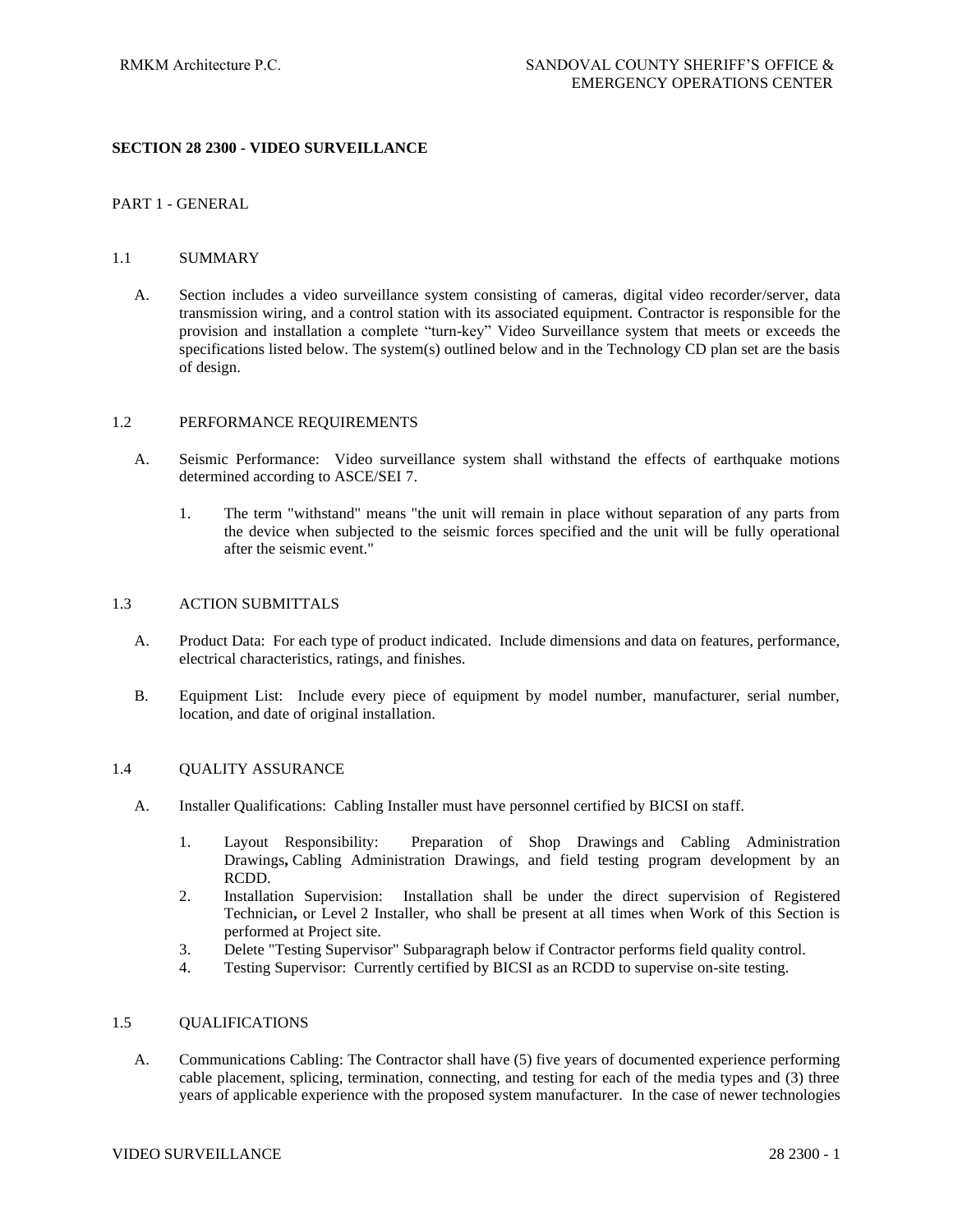that do not have a (3) three year history, the Contractor shall have documented experience for at least half of the lifetime of the new technology. The approved contractor shall, at a minimum, maintain a ratio of one manufacturer or BICSI certified installer for every two non-certified installers assigned to the project.

- B. The contractor shall have on staff a BICSI Certified RCDD as a permanent employee. This staff member shall have been on staff for a minimum of (1) one year prior to the date of this projects release for bid.
- C. The contractor shall have on staff at least (1) one BICSI Certified Technician and this staff member shall have been a full time employee for no less than (1) one year prior to the date of this projects release for bid. A BICSI Certified Technician shall be employed as the on-site Field Supervisor for this project.
- D. The contractor shall provide resumes for the Project Manager, Supervisors and any skilled technicians or installers. Each resume shall include applicable certification documents provided by the manufacturer or BICSI.
	- 1. Project Manager, Supervisors, and Principal Skilled Technicians: minimum of (5) five years' experience in like work.
	- 2. Category 6 Unshielded Twisted Pair and Fiber Optic Cable Technicians: documented training, licensing, and/or certification for the types of media specified, as applicable as well as certification from the manufacturer of the solution chosen by the owner.

#### 1.6 INFORMATIONAL SUBMITTALS

- A. Qualification Data: For Installer, qualified layout technician, installation supervisor, field inspector and company. The contractor shall provide resumes for the Project Manager, Supervisors and any skilled technicians or installers. Each resume shall include applicable certification documents provided by the manufacturer or BICSI.
	- 1. Project Manager, installation supervisor, and Principal Skilled Technicians: As a minimum be required to have no less than (5) five years' experience in like work.
	- 2. The Company/Contractor proposing shall provide historical data confirming the company has a minimum of (5) five years applicable experience.
	- 3. The Company/Contractor shall have a minimum of (3) three projects of similar size and type within the last (2) years. References for all submitted projects are required to assist with the evaluation.
- B. Category 6 Unshielded Twisted Pair and Fiber Optic Cable Technicians: Documented training, licensing, and/or certification for the types of media specified, as applicable as well as certification from the manufacturer of the solution chosen by the owner.
- C. Source quality-control reports.
- D. Field quality-control reports.

# 1.7 CLOSEOUT SUBMITTALS

A. Operation and maintenance data.

#### 1.8 QUALITY ASSURANCE

A. Electrical Components, Devices, and Accessories: Listed and labeled as defined in NFPA 70, by a qualified testing agency, and marked for intended location and application.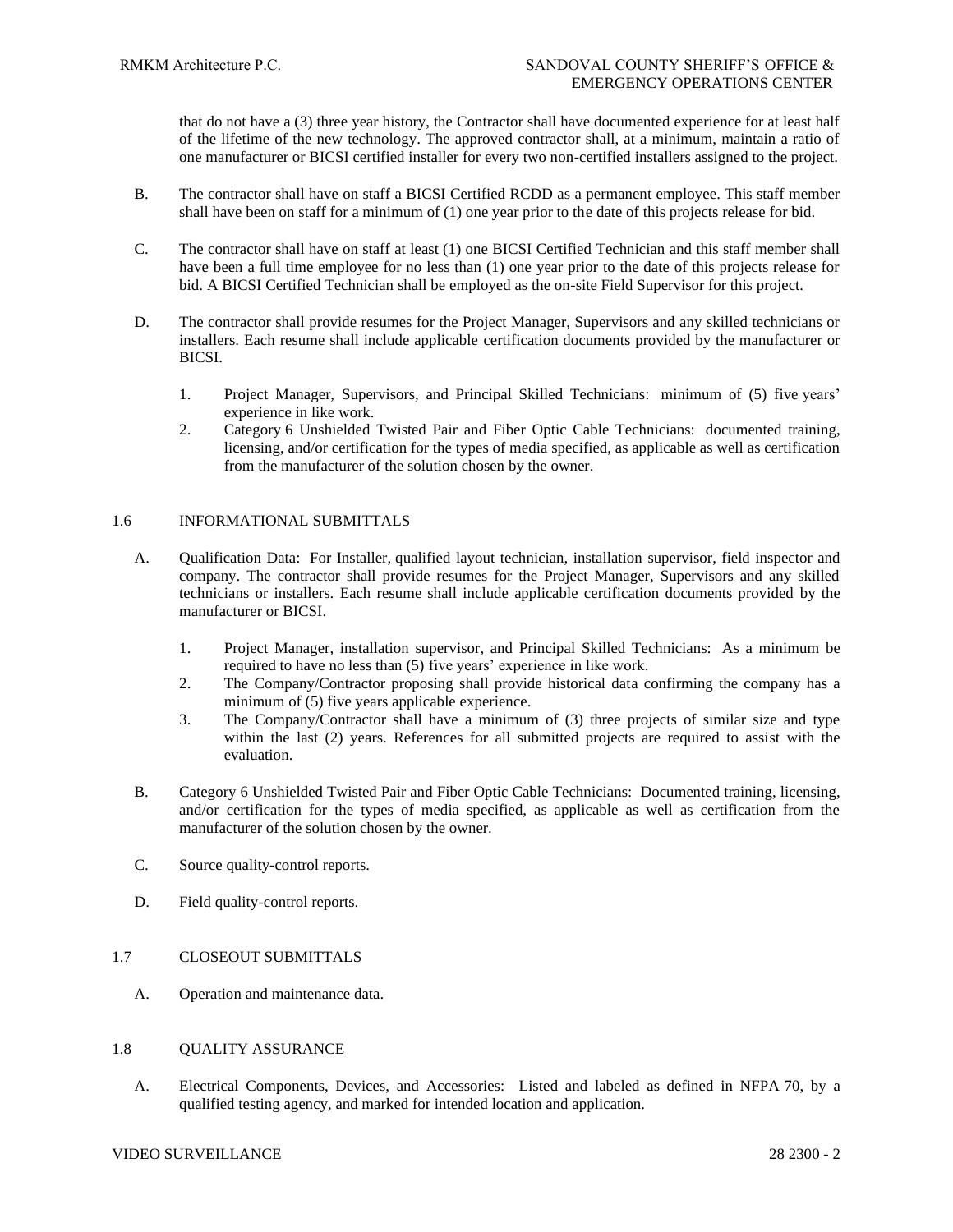- B. Comply with NECA 1.
- C. Comply with NFPA 70.
- D. Electronic data exchange between the video surveillance system and the access-control system shall comply with SIA TVAC.

### 1.9 PROJECT CONDITIONS

- A. Environmental Conditions: Capable of withstanding the following environmental conditions without mechanical or electrical damage or degradation of operating capability:
	- 1. Control Station: Rated for continuous operation in ambient temperatures of 60 to 85 deg. F and a relative humidity of 20 to 80 percent, noncondensing.
	- 2. Interior, Controlled Environment: System components, except central-station control unit, installed in air-conditioned, temperature-controlled, interior environments shall be rated for continuous operation in ambient temperatures of 36 to 122 deg. F dry bulb and 20 to 90 percent relative humidity, noncondensing. Use NEMA 250, Type 1 enclosures.
	- 3. Interior, Uncontrolled Environment: System components installed in non-air-conditioned, temperature-controlled interior environments shall be rated for continuous operation in ambient temperatures of 0 to 122 deg. F dry bulb and 20 to 90 percent relative humidity, noncondensing. Use NEMA 250, Type 3R, Type 4, Type 12, Type 12K enclosures.
	- 4. Exterior Environment: System components installed in locations exposed to weather shall be rated for continuous operation in ambient temperatures of minus 30 to plus 122 deg. F dry bulb and 20 to 90 percent relative humidity, condensing. Rate for continuous operation when exposed to rain as specified in NEMA 250, winds up to 85 mph and snow cover up to 24 inches thick. Use NEMA 250, Type 3, Type 3R, Type 3S, Type 4 and Type 4X enclosures.
	- 5. Security Environment: Camera housing for use in high-risk areas where surveillance equipment may be subject to physical violence.

#### 1.10 WARRANTY

- A. Special Warranty: Manufacturer's standard form in which manufacturer agrees to repair or replace components of cameras, equipment related to camera operation, and control-station equipment that fail in materials or workmanship within specified warranty period.
	- 1. Warranty Period: Three years from date of Substantial Completion.

# PART 2 - PRODUCTS

#### 2.1 IP VIDEO SYSTEMS

- A. Manufacturers and Basis of Design: Subject to compliance with requirements, available manufacturers offering products that may be incorporated into the Work include, but are not limited to, the following:
	- 1. Axis Communications
	- 2. Arecont Vision
	- 3. Owner and Consultant approved equal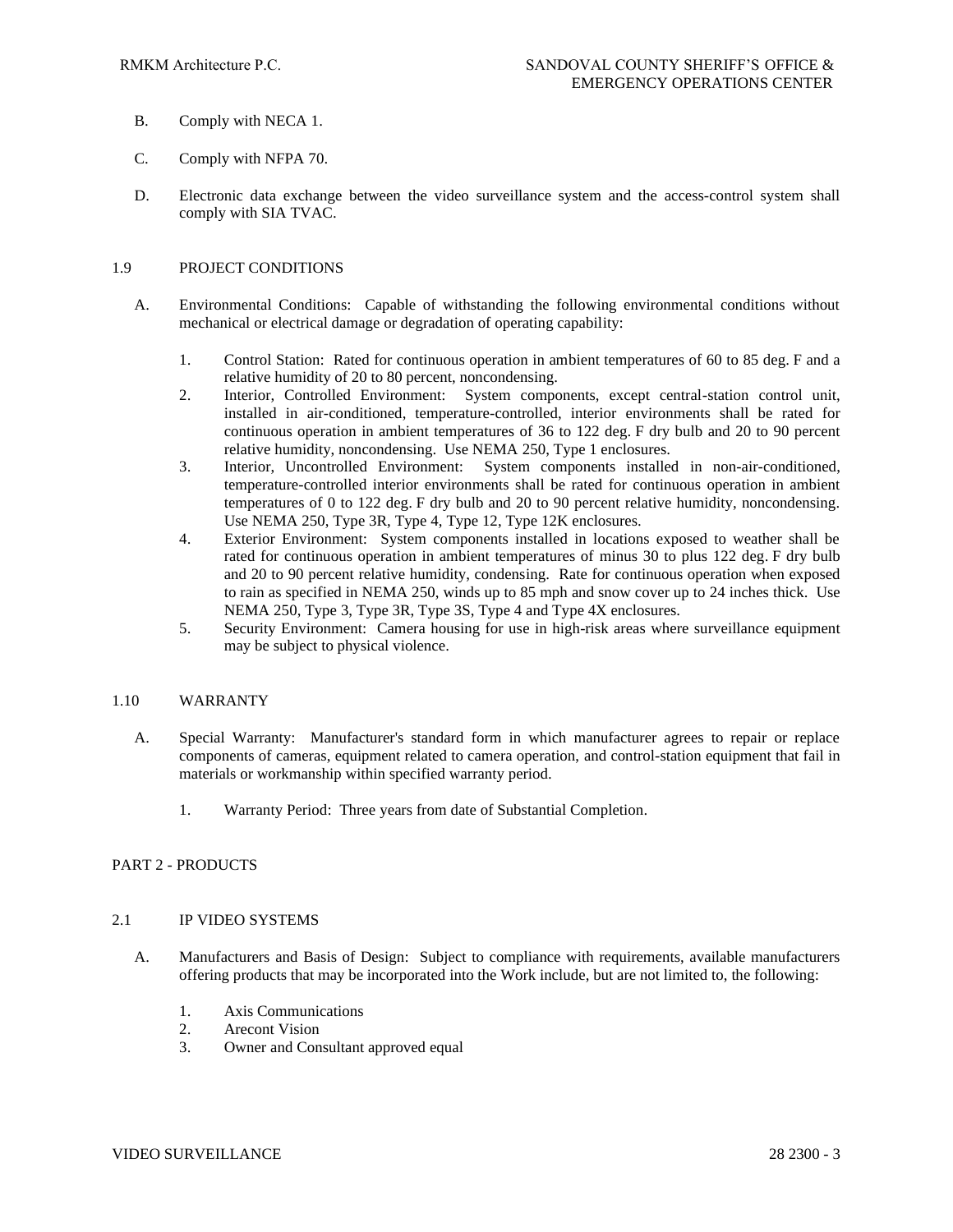# B. Description:

- 1. System shall provide high-quality delivery and processing of IP-based video, audio, and control data using standard Ethernet-based networks.
- 2. System shall have seamless integration of all video surveillance and control functions.
- 3. Graphical user interface software shall manage all IP-based video matrix switching and camera control functions, two-way audio communication, alarm monitoring and control, and recording and archive/retrieval management. IP system shall also be capable of integrating into larger system environments.
- 4. System design shall include all necessary compression software for high-performance, dual-stream and MPEG-2/MPEG-4 video. Unit shall provide connections for all video cameras, camera PTZ control data, bidirectional audio, discreet sensor inputs, and control system outputs.
- 5. All camera signals shall be compressed, encoded, and delivered onto the network for processing and control by the IP video-management software.
- 6. Camera system units shall be ruggedly built and designed for extreme adverse environments, complying with NEMA Type environmental standards.
- 7. Encoder/decoder combinations shall place video, audio, and data network stream that can be managed from multiple workstations on the user's LAN or WAN.
- 8. All system interconnecting cables, workstation PCs, and network intermediate devices shall be provided for full performance of specified system.

### 2.2 CAMERA-SUPPORTING EQUIPMENT

- A. Manufacturers: Subject to compliance with requirements, available manufacturers offering products that may be incorporated into the Work include, but are not limited to, the following: Retain option in first paragraph below if manufacturer's name and model number are indicated in schedules or plans on Drawings; delete option and insert manufacturer's name and model number if not included on Drawings.
	- 1. Axis Communications
	- 2. Arecont Vision
	- 3. Owner and Consultant approved equal
- B. Minimum Load Rating: Rated for load in excess of the total weight supported times a minimum safety factor of two.
- C. Mounting Brackets for Fixed Cameras: Type matched to items supported and mounting conditions. Include manual pan-and-tilt adjustment.
- D. Protective Housings for Fixed and Movable Cameras: Steel or 6061 T6 aluminum enclosures with internal camera mounting and connecting provisions that are matched to camera/lens combination and mounting and installing arrangement of camera to be housed.
	- 1. Tamper switch on access cover sounds an alarm signal when unit is opened or partially disassembled. Central-control unit shall identify tamper alarms and indicate location in alarm display.
	- 2. Camera Viewing Window: Polycarbonate, Lexan window, aligned with camera lens.
	- 3. Duplex Receptacle: Internally mounted.
	- 4. Alignment Provisions: Camera mounting shall provide for field aiming of camera and permit removal and reinstallation of camera lens without disturbing camera alignment.
	- 5. Built-in, thermostat-activated heater and blower units. Units shall be automatically controlled so the environmental limits of the camera equipment are not exceeded.
	- 6. Mounting bracket and hardware for wall or ceiling mounting of the housing. Bracket shall be of same material as the housing; mounting hardware shall be stainless steel.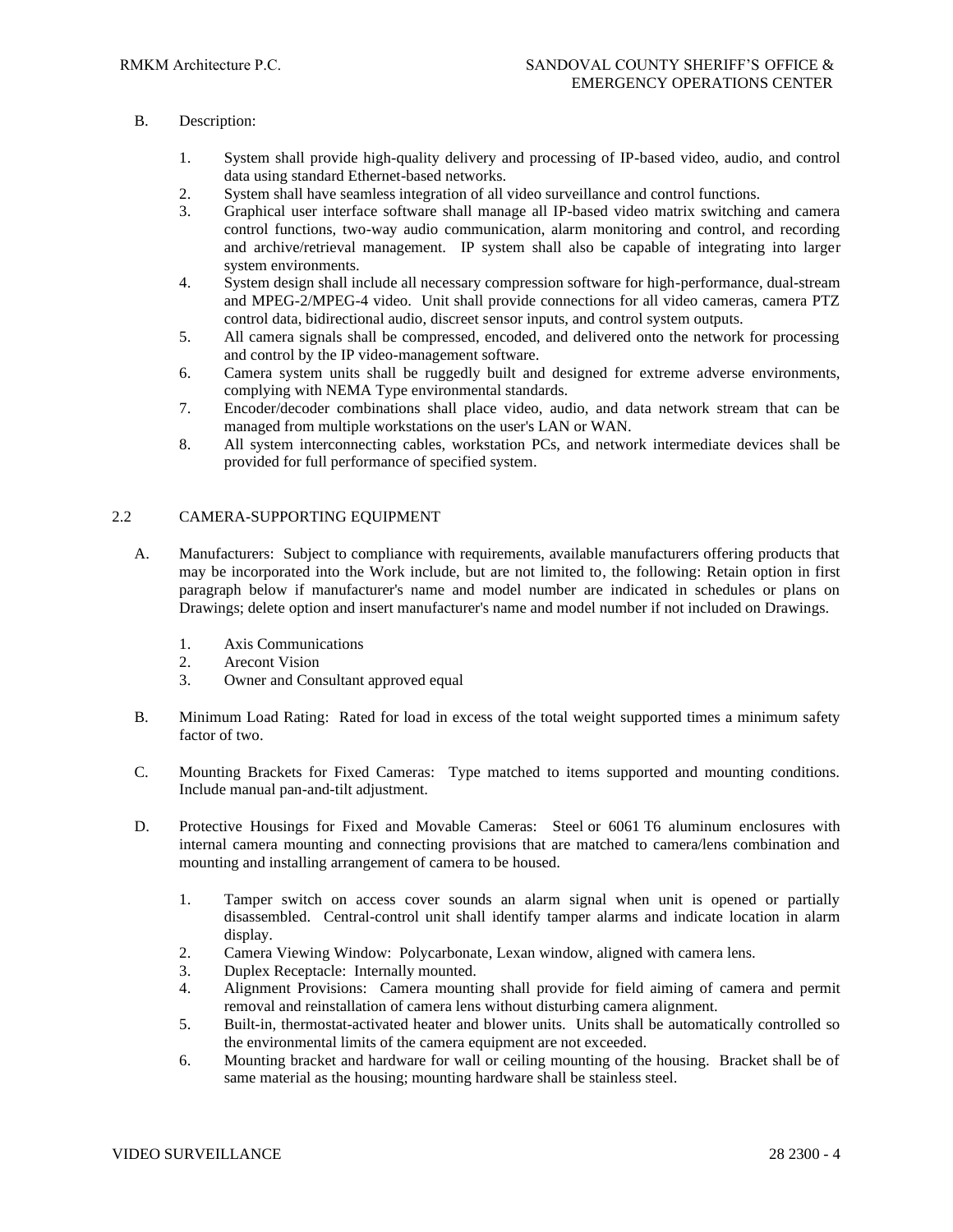- 7. Finish: Housing and mounting bracket shall be factory finished using manufacturer's standard finishing process suitable for the environment.
- 8. Enclosure Rating: NEMA 250, Type 1, Type 3, Type 4X. Shall be designed and installed per manufacturers' guidelines and in accordance with environmental conditions.

#### 2.3 COLOR MONITORS

- A. Manufacturers: Subject to compliance with requirements, available manufacturers offering products that may be incorporated into the Work include, but are not limited to, the following:
	- 1. Vizio 1080P
	- 2. Samsung 1080P
	- 3. District and Consultant approved equal
- B. Screen Size (Diagonal Dimension): 24"-32".
- C. Vertical Resolution: 1080p.
- D. Minimum Front Panel Devices and Controls: Power switch; power-on indicator; and brightness, contrast, color, and tint controls.
- E. Degaussing: Automatic.
- F. Electrical: 120-V ac, 60 Hz.

### 2.4 NETWORK VIDEO RECORDER/SERVERS

- A. Manufacturers: Subject to compliance with requirements, available manufacturers offering products that may be incorporated into the Work include, but are not limited to, the following:
	- 1. BCDVideo (HP)
	- 2. Owner or Consultant approved equal

#### B. General

- 1. Video Surveillance Server Technology
- 2. The Video Surveillance Server shall be designed specifically for physical security and surveillance requirements.
- 3. The Video Surveillance Server Platform shall be scalable and commodity based to ensure maximum compatibility and ease of use as well as superlative familiarity for IT personnel.
- 4. All equipment and materials used in the video surveillance server platform shall be standard components that are regularly manufactured and available.
- 5. All major components and disk drives shall be enterprise- or server-grade devices, and not commodity/desktop grade, ensuring maximum reliability and improved performance.
- 6. The system shall have been thoroughly tested and proven in actual use with video surveillance, access control and video analytics systems for physical security.
- C. Video Surveillance Server Technology
	- 1. The Video Surveillance Server platform shall feature video surveillance-optimization technology designed specifically for video surveillance needs and physical security. The Video Surveillance Server Technology shall: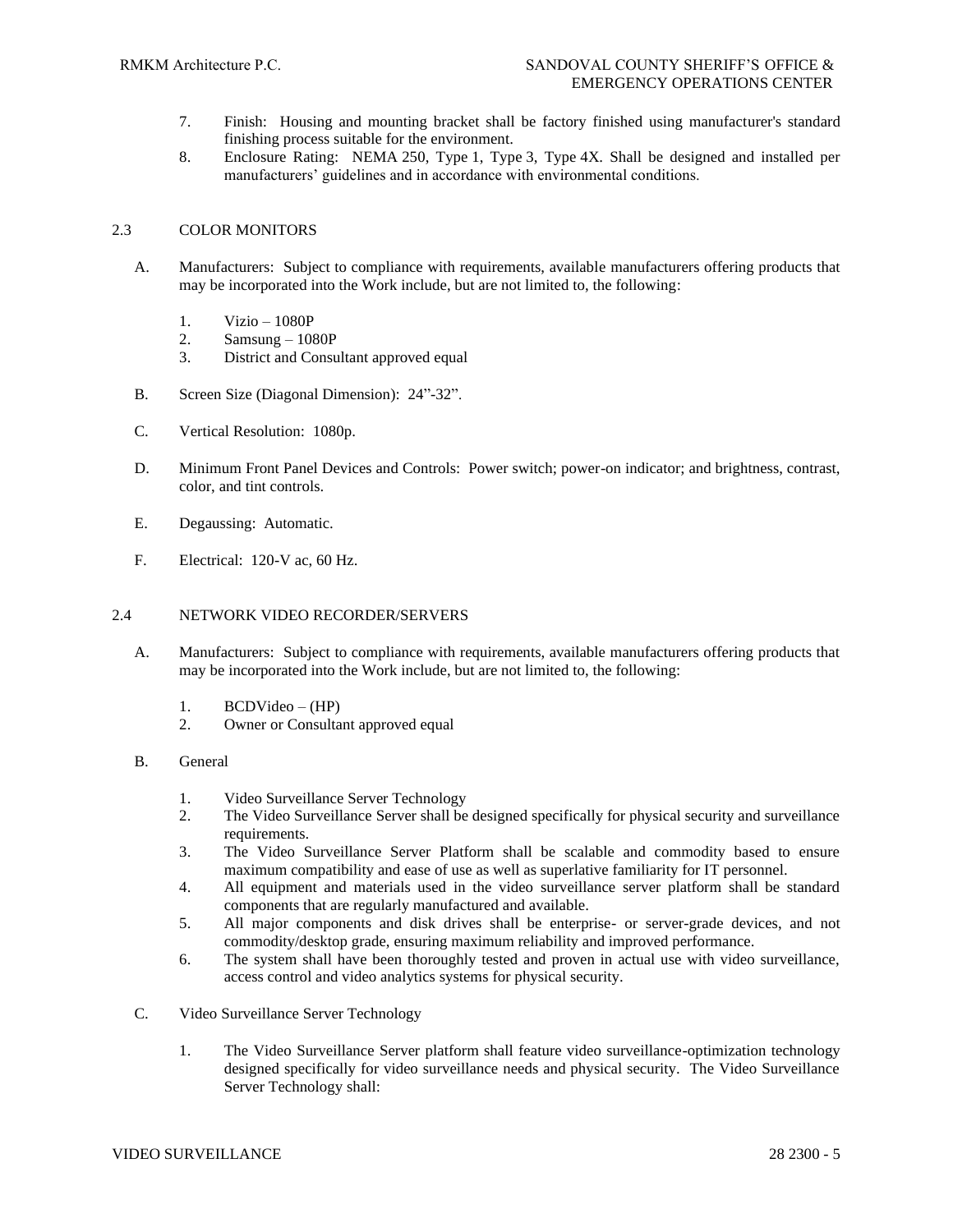- 2. Be rated by the Surveillance Performance Index, hereafter referred to as SPI, and be certified for use with SPI.
- 3. The system should be in a standard Windows or Linux environment (options of Windows 7, Windows Server 2003, Windows 2008, or applicable Linux Distribution.)
- 4. Support eliminating the risk of halted recording and playback, by leveraging hotswap components when possible.
- 5. Provide the storage needs of the surveillance project within the server or by making available external storage technology options that shall:
- 6. Leverage video optimization technology that supports write-intensive, non-sequential, large block recording to the video storage platform's storage.
- 7. Eliminate the risk of lost video through advanced RAID (Redundant Array of Independent Disk) protection.
- 8. The RAID level implemented shall allow the complete failure of at least one physical drive.
- 9. Support an internal or optional external CD/DVD read/write drive.
- 10. Eliminate the need for proprietary, appliance type servers and storage, and allow leverage of existing user knowledge and IT training though the use of commodity hardware
- 11. Reduce power consumption, heating and cooling, equipment needs and rack space by providing optimized capacity and optimal storage efficiency.
- D. Video Surveillance Server Platform
	- 1. The video surveillance server platform server component shall feature at a minimum:
	- 2. U configurations for a VMS, access control or video analytics application environments with:
		- a. 1 Intel Xeon 2.3GHz 6core
		- b. Each Video Surveillance Server CPU must have an SPI rating of or higher.
		- c. ECC DDR2/DDR3 system memory
		- d. 8 Internal 1TB, 2TB, or 3TB SATA or SAS harddrives for video recording with support for RAID1, RAID5 and/or RAID6.
		- e. Hyper transport version 1, 2 or 3 system bus, or Quickpath Interconnect from 4.8 GT/s to 6.4 GT/s
		- f. Onboard Video Graphics hardware Matrox or ATI based with 8MB, 16MB, or more graphics memory with support for 1 VGA port and maximum 1280x1024 resolution
		- g. 1Gbps ports, with an optional upgrade to support additional 1Gbps or 10Gbps ports copper or fiber ports.
		- h. 1 495W, 100-240V, 60-50Hz.
		- i. Preloaded Windows OS (customer requirement of Microsoft Windows 7, Windows Server 2003, Windows Server 2008, or Linux).
		- j. Support an internal or optional external CD/DVD read/write drive.
		- k. Preloaded video-optimized OS.
		- l. Included rack mount kit.
- E. Video Surveillance Server Platform Performance
	- 1. The platform shall deliver recording while running one VMS application for at a minimum:
		- a. An SPI Load rating of 94.62
		- b. The SPI Load rating shall be certified
- F. Operating System and Physical Security Application choices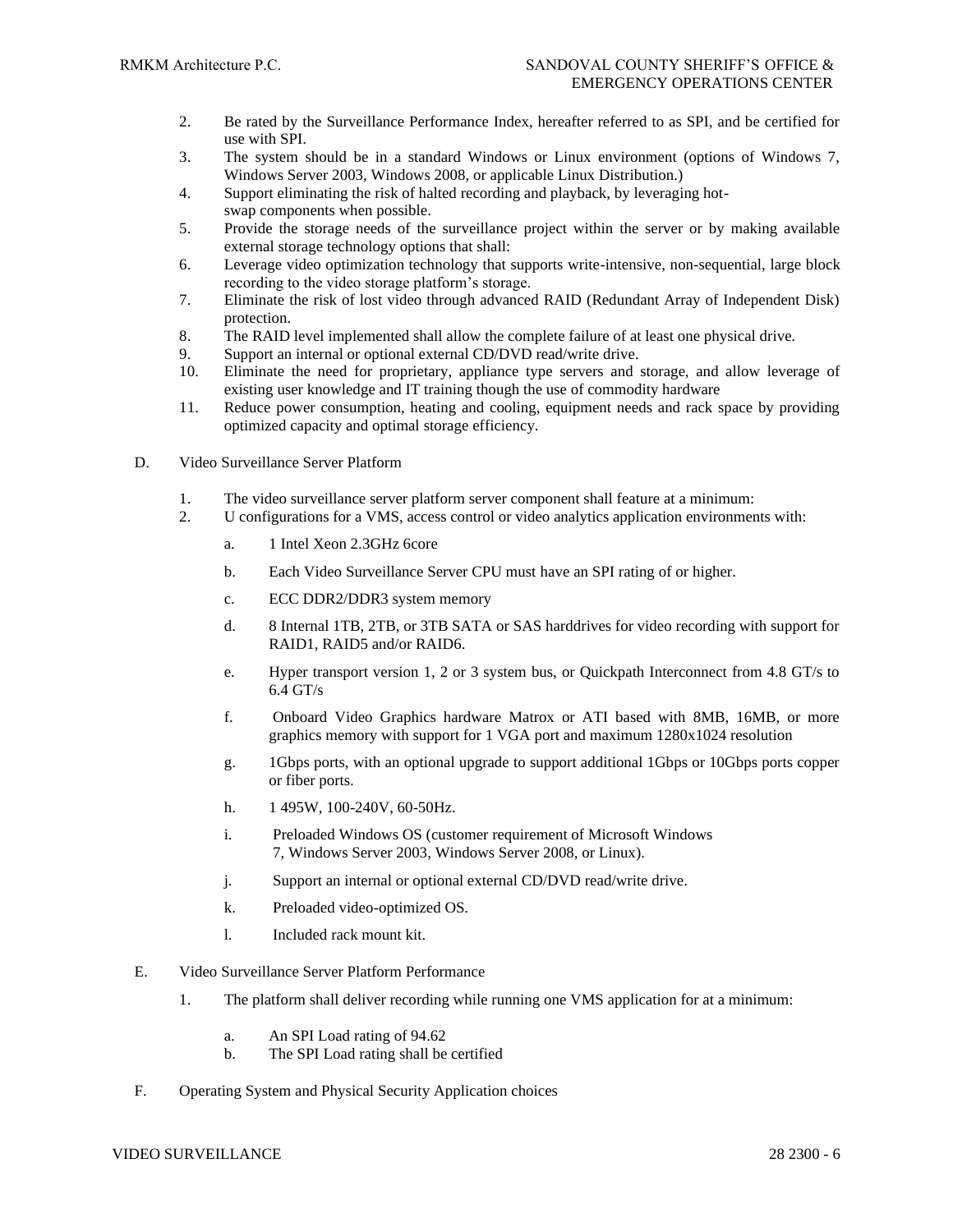- 1. The video surveillance server platform shall feature a choice of standard video management software (VMS), access control or video analytics applications preloaded (as required), and server operating system loaded on the system.
- 2. The Operating system shall be optimized to provide optimal performance in a Surveillance/Access Control environment.
- 3. Standard Microsoft Windows environments will be supported by the video surveillance server platform server component.
- 4. Microsoft Windows 7 Professional, Microsoft Windows Server 2003 Standard / Enterprise Edition, Microsoft Windows Server 2008 Standard / Enterprise 32 or 64bit and Microsoft Windows Server 2008 R2 are available choices, preloaded and ready to run.
- 5. Standard Linux environments will be supported by the video surveillance server platform server component.
- 6. Debian Stable releases, Ubuntu LTS Releases, SUSE Linux Enterprise, Red Hat Enterprise Linux all in 32bit or 64bit are available choices, preloaded and ready to run.
- G. VMS software from industry leading vendors shall be available choices for pre-loading.
	- 1. Available choices will include, but not be limited to:
		- a. Genetec Omnicast
		- b. OnSSI NetDVMS, Ocularis PS, Ocularis IS , Ocularis CS, and Ocularis ES
		- c. Milestone Systems XProtect Essentials, Professional, Enterprise and Corporate.
		- d. Axis Communications Axis Camera Station
- H. Video Surveillance Server Platform Administration and Management
	- 1. Support for Unattended Operation
	- 2. The video surveillance server platform shall support unattended operation for at least multiple weeks to months, and shall also:
		- a. Not require frequent monitoring or adjustment for normal operations.
		- b. Be able to perform without shutting down for regular system maintenance.
		- c. Be able to operate unattended without operator supervision
		- d. Be able to maintain recording performance in 24x7x365 environments, without performance degradation.
		- e. Provide automated alerting and event notification of system issues with management frameworks in environments so equipped.
- I. Connectivity
	- 1. The video surveillance server platform shall provide, at a minimum, support of 1Gbps (1 Gigabit Ethernet IP Network) infrastructure.
- J. Video Recording Standards
	- 1. The video server platform shall support seamlessly various common standards, as supported by attached IP and megapixel cameras, as well as DVRs, NVRs, and servers.
	- 2. These may include CIF, 2CIF, QCIF, 4CIF, 8CIF, 720p, 1080p, megapixel with compression and standard graphics file formats including H.264, JPEG, MJPEG, MPEG, MPEG-1,-2,-4 & BMP in multiple real time/time lapse formats with and without the inclusion of audio.
	- 3. CCTV still, motion, full motion, time lapse, pan/tilt/zoom day/night/infrared digital and analog camera feeds with multiple FPS and resolution rates shall also be supported.
- K. Video Surveillance Server Platform Capacity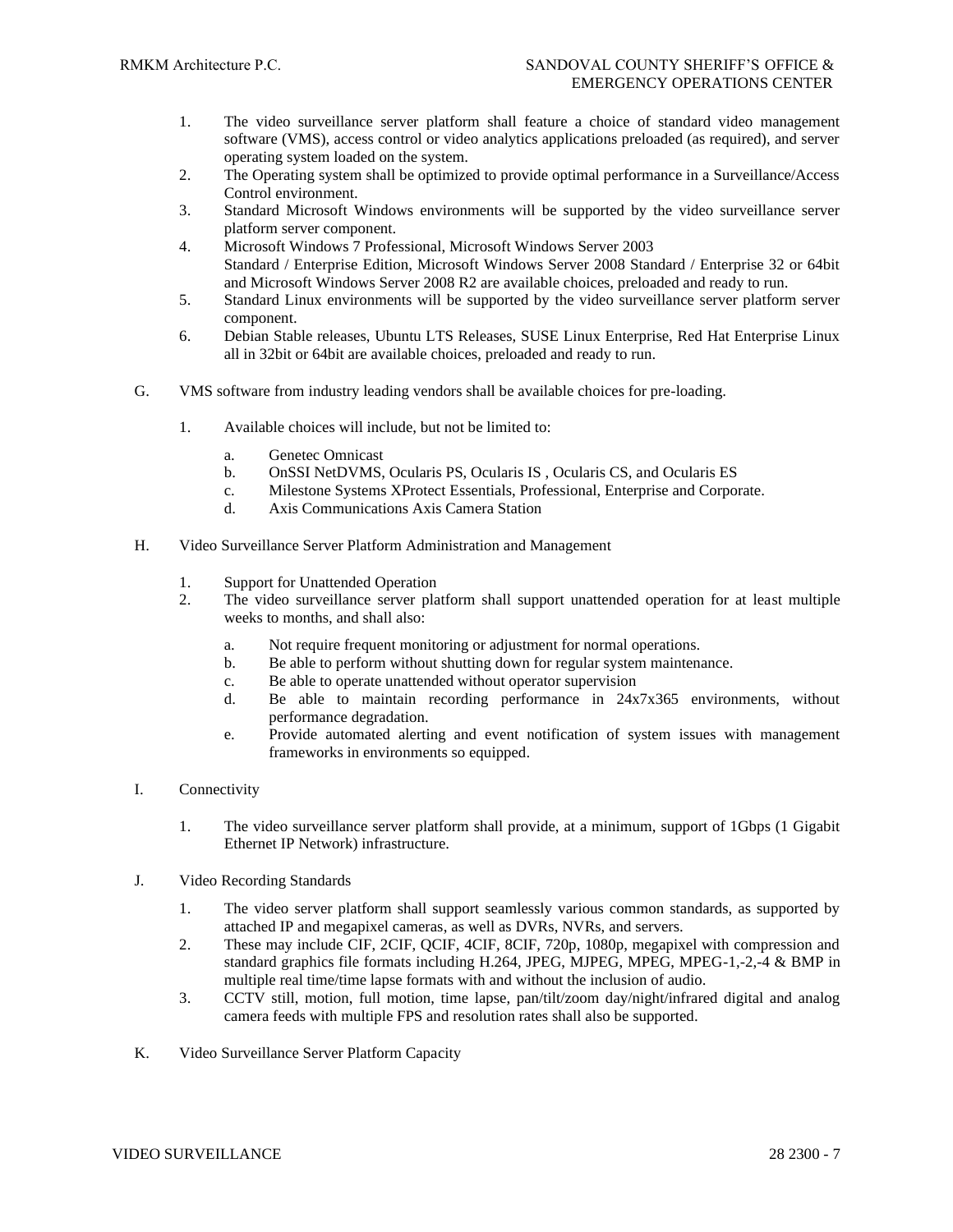- 1. The Video Surveillance Server platform shall offer a capacity of 18000000 (18 Terabytes) with standard RAID (Redundant Array of Independent Disks) providing redundancy of data as well as RAID parity calculation offloading for performance.
- 2. The SPI Rating of the Video Surveillance Server platform shall be 94.62
- 3. Support for an internal or optional external CD/DVD read/write drive shall exist
- L. Video Surveillance Server Platform Availability and Reliability
	- 1. The Video Surveillance Server platform shall be always be in protected configurations for varied physical security environments.
	- 2. All video surveillance server platform video storage drives must deliver a Mean Time Between Failure (MTBF) average of at least 1,000,000 (1 million) operational hours.
	- 3. The video storage capacity shall be Enterprise Class SATA/SAS, low energy/high capacity disk drives with 1TB, 2TB, and or 3TB recording capacity.
- M. Video Surveillance Server Platform System Architecture
	- 1. The Video Surveillance Server Platform shall provide a standard, Rack Mountable architecture to ensure maximum compatibility with new and/or existing infrastructures.
	- 2. The video storage platform shall provide optional redundant memory to offer maximum protection against equipment failure and data loss
- N. Video Surveillance System Architecture
	- 1. The video surveillance server platform shall support physical footprints in standard 19 inch rack mounting environments.
	- 2. Server shall be 1U to 5U in form factor with multiple video drives
	- 3. The system shall include a rack mount kit.
- O. Environmental Requirements and Certifications
	- 1. The video surveillance server platform shall operate within standard environmental conditions common for physical security systems, including security operations centers, command centers, wiring closets, and similar environments that house IT infrastructure technology.
	- 2. Operating temperature range shall be 10 to 35°C (50 to 104°F).
	- 3. Operating humidity range shall be 9% to 90% non-condensing.
	- 4. Standard equipment certifications shall be applicable to the video surveillance server platform, including RoHS compliant 5/6, UL (USA), CUL (Canada), TUV (Germany) EN 6095/IEC 60950 Compliant, CB Report, CCC Certification.
- P. Warranty and Support
	- 1. All Video Surveillance Server platforms and components shall be supported through a comprehensive three to five year hardware warranty. Application software systems, such as VMS software, are covered separately by their manufacturer's warranty.
	- 2. Coverage shall include telephone, web and email access to technical support
- Q. Available upgrades shall include extended coverage and onsite assistance options.

#### 2.5 SIGNAL TRANSMISSION COMPONENTS

A. Cable: Category 6 UTP plenum rated cable. Comply with Section 27 1500 "Communications Horizontal Cabling."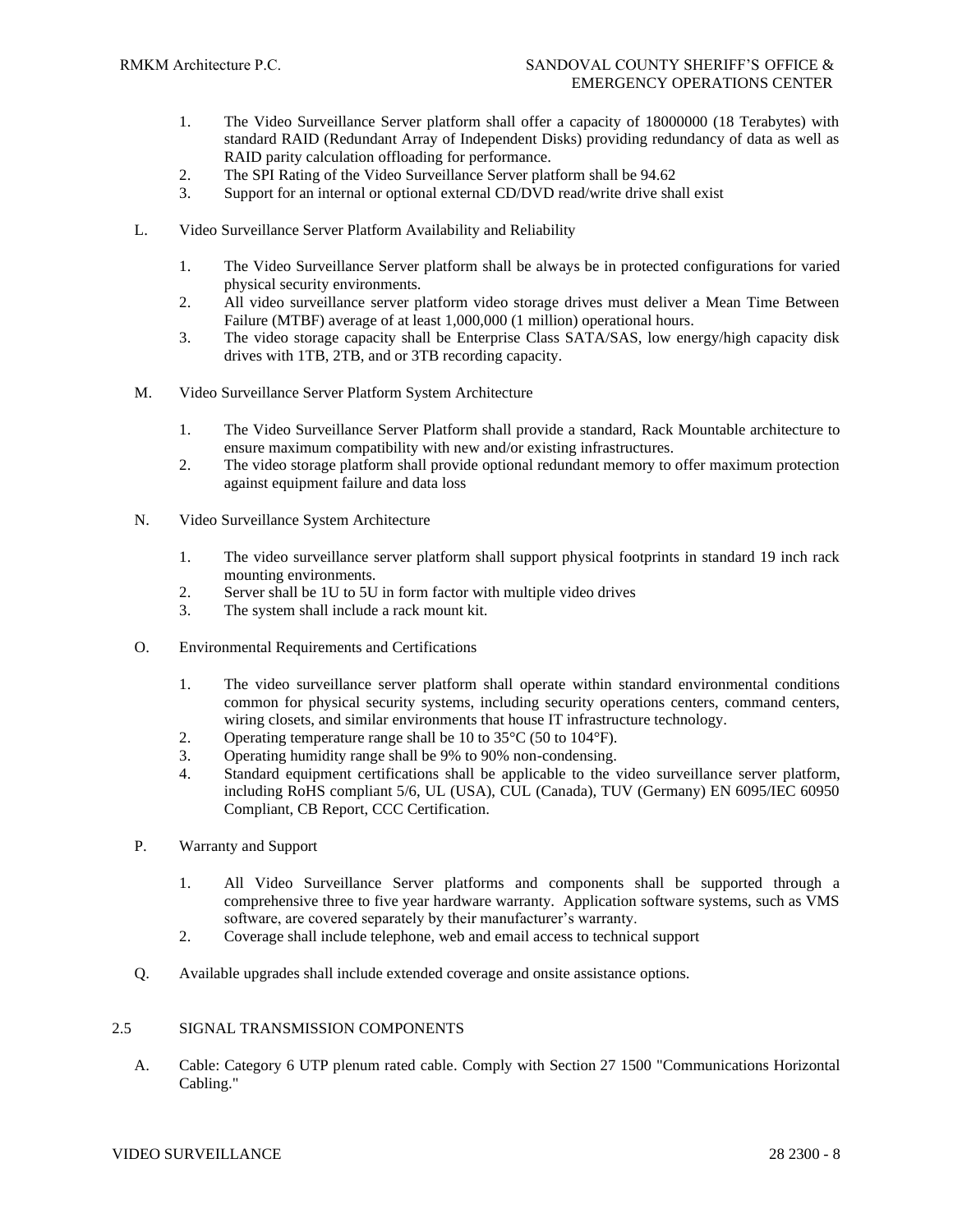# PART 3 - EXECUTION

### 3.1 WIRING

- A. Comply with requirements in Section 260533 "Raceways and Boxes for Electrical Systems" and Section 270528 "Pathways for Communication Systems".
- B. Wiring Method: Install cables in raceways unless otherwise indicated.
	- 1. Except raceways are not required in accessible indoor ceiling spaces and attics.
	- 2. Except raceways are not required in hollow gypsum board partitions.
	- 3. Conceal raceways and wiring except in unfinished spaces.
- C. Wiring within Enclosures: Bundle, lace, and train conductors to terminal points with no excess and without exceeding manufacturer's limitations on bending radii. Provide and use lacing bars and distribution spools.
- D. Splices, Taps, and Terminations: For power and control wiring, use numbered terminal strips in junction, pull, and outlet boxes; terminal cabinets; and equipment enclosures. Tighten electrical connectors and terminals according to manufacturer's published torque-tightening values. If manufacturer's torque values are not indicated, use those specified in UL 486A-486B.
- E. For **LAN connection, (fiber-optic and copper cabling),** comply with Section 271300 "Communications Backbone Cabling" and Section 271500 "Communications Horizontal Cabling."
- F. Exterior camera; to utilize outdoor rated, 4 pair, Category 6 Game Changer OSP Cable by Paige or equivalent 22 AWG shielded twisted pair may be used for out of distance devices.
- G. Retain paragraph below only if required by manufacturer. Show independent-signal circuit-grounding methods and details on Drawings.
- H. Grounding: Provide independent-signal circuit grounding recommended in writing by manufacturer.

#### 3.2 VIDEO SURVEILLANCE SYSTEM INSTALLATION

- A. Install cameras with 84-inch- minimum clear space below cameras and their mountings, unless otherwise noted on plans.. Change type of mounting to achieve required clearance.
- B. Identify system components, wiring, cabling, and terminals according to Section 26 0553 "Identification for Electrical Systems."

#### 3.3 FIELD QUALITY CONTROL

- A. Perform tests and inspections.
	- 1. Manufacturer's Field Service: Engage a factory-authorized service representative to inspect components, assemblies, and equipment installations, including connections, and to assist in testing.
- B. Tests and Inspections: